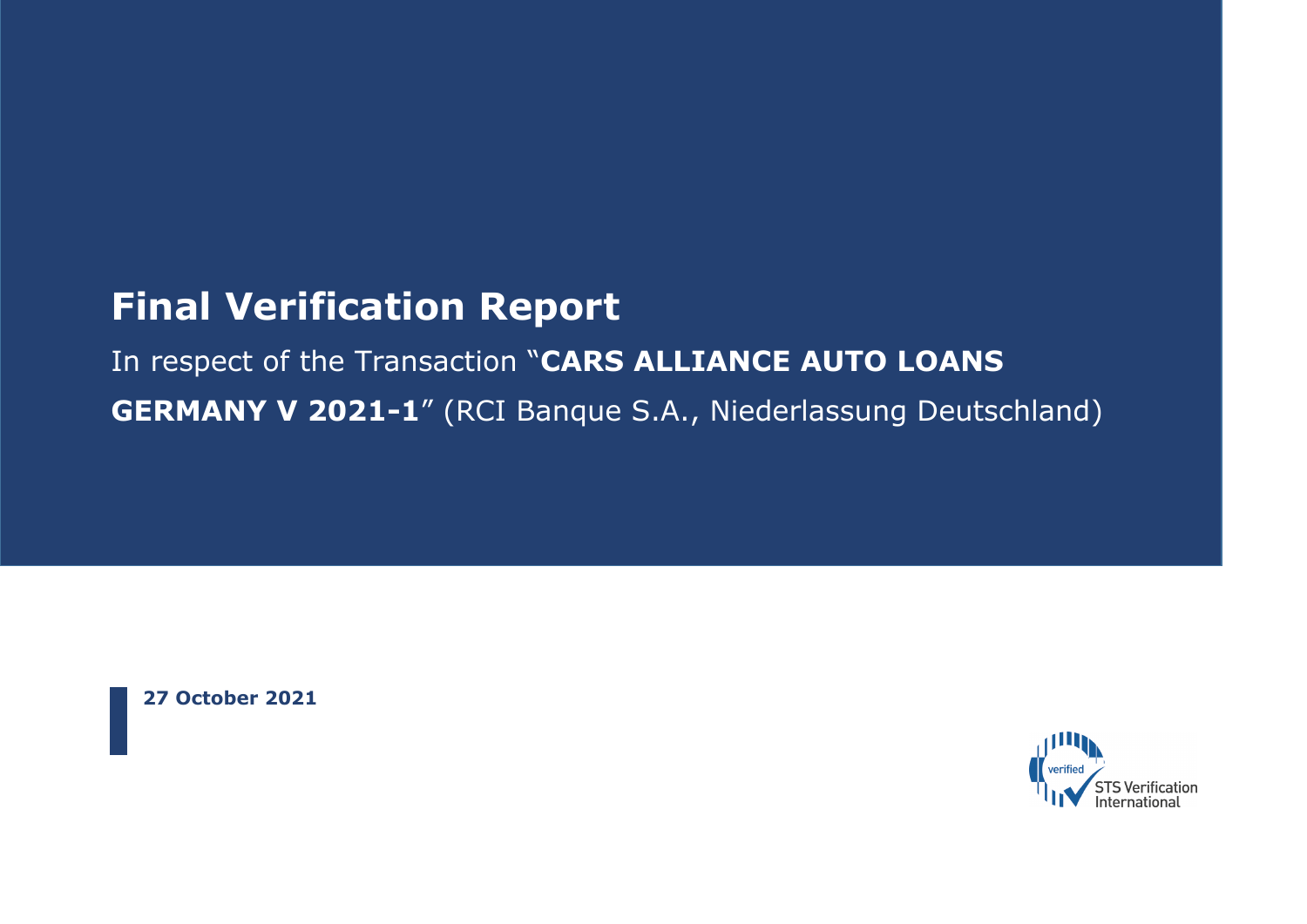

### **Authorization of SVI as third party**

STS Verification International GmbH ("SVI") has been authorized by the German Federal Financial Supervisory Authority (Bundesanstalt für Finanzdienstleistungsaufsicht "BaFin", as the competent authority pursuant to Article 29 of the Securitisation Regulation) to act in all EU countries as third party pursuant to Article 28 of the Securitisation Regulation to verify compliance with the STS Criteria pursuant to Articles 19 to 26e of the Securitisation Regulation ("STS Verification"). Moreover, SVI performs additional services including the verification of compliance of securitisations with (i) Article 243 of the Capital Requirements Regulation (Regulation (EU) 2017/2401 dated 12 December 2017, amending Regulation (EU) No 575/2013 on prudential requirements for credit institutions and investment firms as amended by Regulation (EU) 2021/558 of 31 March 2021) ("CRR Assessment"), (ii) Article 270 (senior positions in synthetic SME securitisations) of the CRR ("Article 270 Assessment"), (iii) Article 13 of the Delegated Regulation (EU) 2018/1620 on liquidity coverage requirement for credit institutions dated 13 July 2018, amending Delegated Regulation (EU) 2015/61 to supplement Regulation (EU) No 575/2013 of the European Parliament and the Council with regard to liquidity coverage requirements for Credit Institutions ("LCR") ("LCR Assessment"), and (iv) the STS Criteria, in respect of existing securitisations and potential deficiencies regarding compliance with the STS Criteria ("Gap-Analysis").

#### **Mandating of SVI and verification steps**

On 18 February 2021, SVI has been mandated by the Originator (RCI Banque S.A., Niederlassung Deutschland) to verify compliance with the STS criteria pursuant to Article 28 of the Securitisation Regulation for the securitisation transaction "CARS ALLIANCE AUTO LOANS GERMANY V 2021-1".

As part of our verification work for a previous transaction, we have met with representatives of RCI Banque S.A., Niederlassung Deutschland to conduct an onsite due diligence meeting in Neuss on 18 March 2019. In addition, we have discussed selected aspects of the Transaction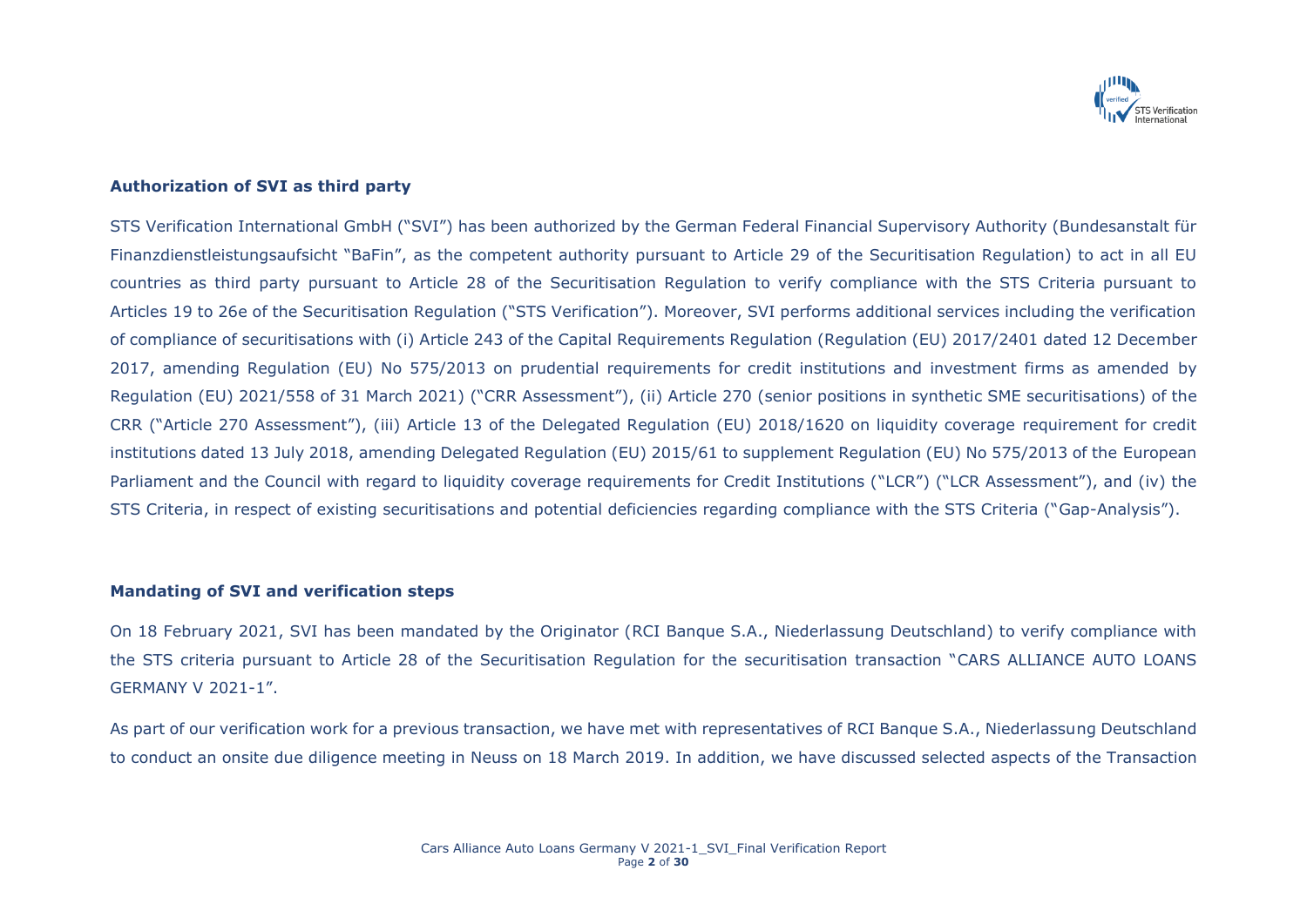

with RCI Banque S.A., Niederlassung Deutschland and legal counsel and obtained additional information on the transaction structure, the underwriting and servicing procedures of RCI Banque S.A., Niederlassung Deutschland and the underlying transaction documentation.

For the purposes of our analysis, we have reviewed the following documents and other information related to the Transaction:

- Prospectus
- German Legal Opinion
- French Legal Opinion
- Master Receivables Transfer Agreement
- Servicing Agreement
- Due Diligence Presentation prepared by RCI Banque
- Agreed-upon Procedures Reports
- Latest version of the liability cash flow model
- Additional information received by e-mail, such as confirmations, explanations, etc.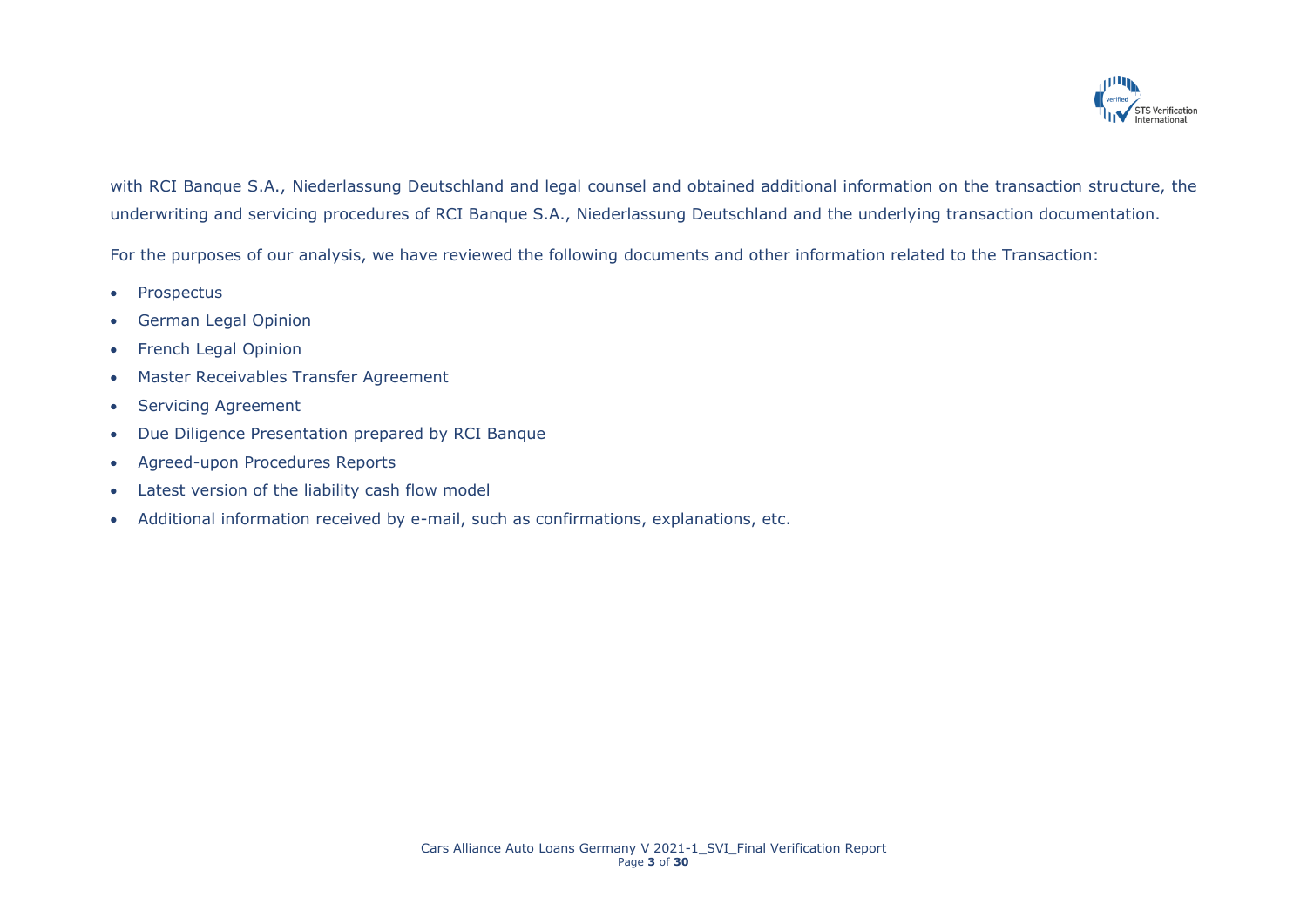

### **Verification Methodology**

The fulfilment of each verification point in this Final Verification Report provided to the Originator is evaluated based on the three fulfilment values (traffic light status):

| Criterion is fully met                                                         |  |
|--------------------------------------------------------------------------------|--|
| Criterion is mostly met, but with comments or requests for missing information |  |
| Criterion not (yet) met based on available information                         |  |

The verification process is based on the SVI verification manual ("Verification Manual"), defined terms of the Verification Manual shall also apply to this report. It describes the verification process and the individual inspections in detail. The Verification Manual is applicable to all parties involved in the verification process and its application ensures an objective and uniform verification of transactions to be verified. Based on the Verification Manual, SVI has derived the Transaction Verification Catalogue for this Transaction as described under Verification Method in this report. A full description of the methodology used by SVI for the Verification can be found in the Verification Manual on our website: www.svi-gmbh.com.

#### **Disclaimer of SVI**

SVI grants a registered verification label "verified – STS VERIFICATION INTERNATIONAL" if a securitisation complies with the requirements for simple, transparent and standardised securitisation as set out in Articles 19 to 26e of the Securitisation Regulation ("STS Requirements"). The aim of the Securitisation Regulation is to restart high-quality securitisation markets, and the intention of implementing a framework for simple, transparent and standardised transactions with corresponding STS criteria shall contribute to this. However, it should be noted that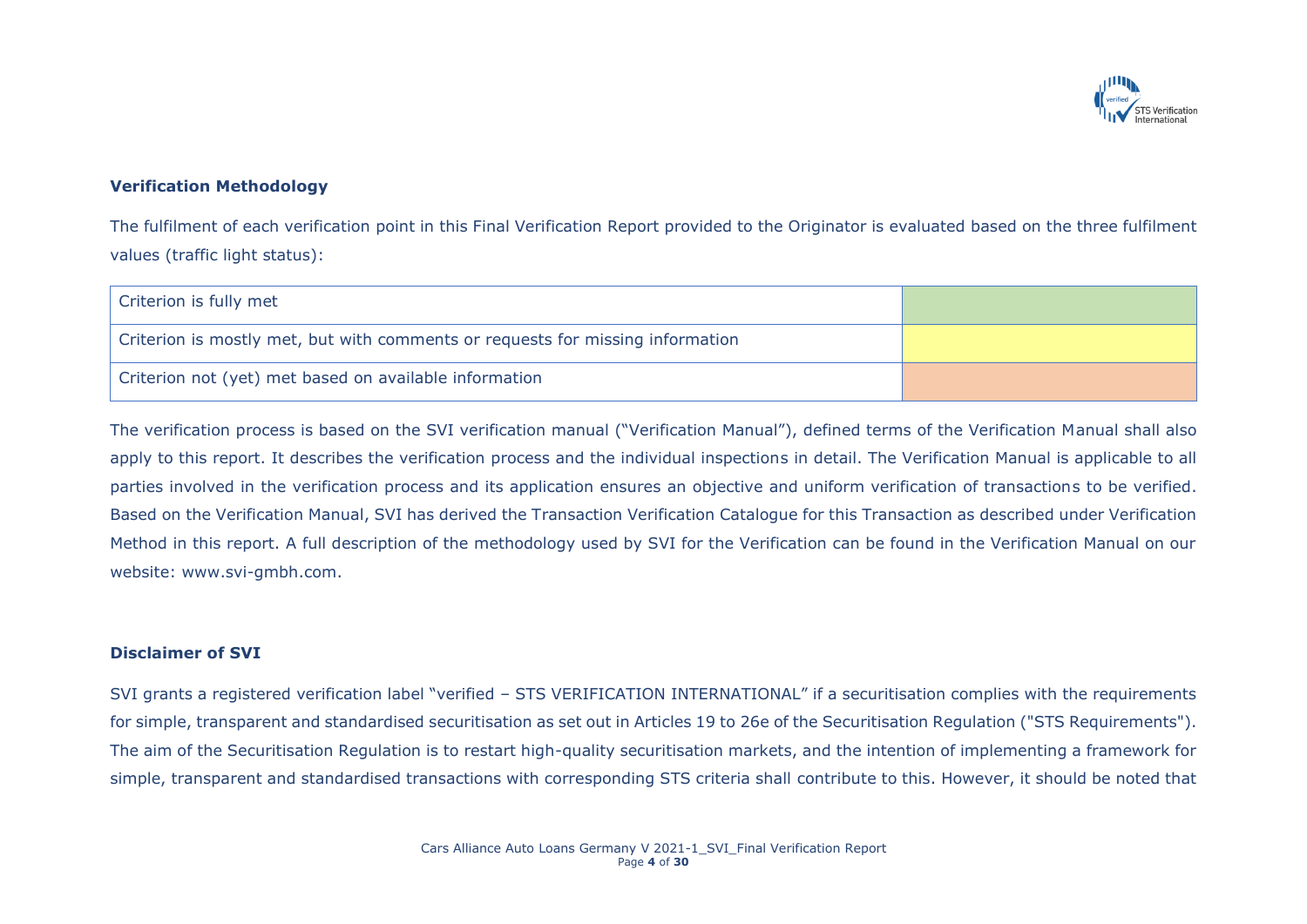

the STS verification performed by SVI does not affect the liability of an originator or special purpose vehicle in respect of their legal obligations under the Securitisation Regulation. Furthermore, the use of verification services from SVI shall not affect the obligations imposed on institutional investors as set out in Article 5 of the Securitisation Regulation. Notwithstanding confirmation by SVI, which verifies compliance of a securitisation with the STS Requirements, such verification by SVI does not ensure the compliance of a securitisation with the general requirements of the Securitisation Regulation.

SVI has carried out no other investigations or surveys in respect of the issuer or the notes concerned other than as set out in this Final Verification Report and disclaims any responsibility for monitoring the issuer's continuing compliance with these standards or any other aspect of the issuer's activities or operations. Furthermore, SVI has not provided any form of advisory, audit or equivalent service to the Originator, Issuer or Sponsor.

Investors should therefore not evaluate their investment in notes based on this Final Verification Report.

SVI assumes due performance of the contractual obligation thereunder by each of the parties and the representations made and warranties given in each case by any persons or parties to SVI or in any of the documents are true, not misleading and complete.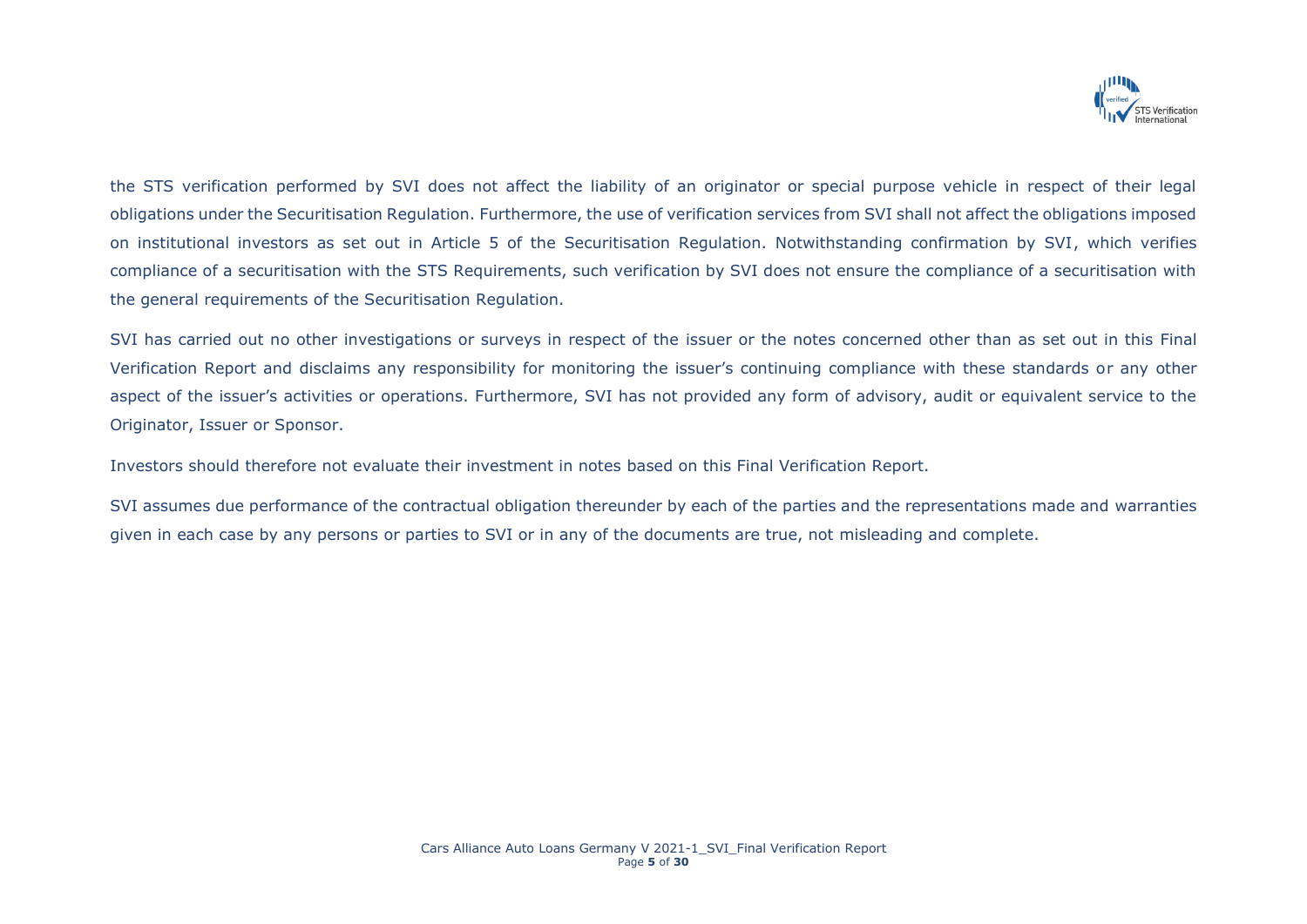

## **LIST OF ABBREVIATIONS/DEFINITIONS**

Note: For any other term used in this Final Verification Report in capital spelling, please refer to the defined terms in the section "GLOSSARY OF TERMS" in the Prospectus.

| <b>ACPR</b>                      | Autorité de Contrôle Prudentiel et de Résolution (French Prudential Supervision and Resolution Authority)                                                                                                                      |
|----------------------------------|--------------------------------------------------------------------------------------------------------------------------------------------------------------------------------------------------------------------------------|
| AuP                              | Agreed-upon Procedures                                                                                                                                                                                                         |
| <b>BaFin</b>                     | Bundesanstalt für Finanzdienstleistungsaufsicht (German Federal Financial Supervisory Authority)                                                                                                                               |
| <b>CAALG V 2021-1</b>            | CARS ALLIANCE AUTO LOANS GERMANY V 2021-1                                                                                                                                                                                      |
| CF-Model                         | Cash Flow-Model                                                                                                                                                                                                                |
| <b>Closing Date</b>              | 27 October 2021                                                                                                                                                                                                                |
| Due Diligence Presentation       | Due Diligence Presentation dated January 2021                                                                                                                                                                                  |
| <b>EBA</b>                       | European Banking Authority                                                                                                                                                                                                     |
| <b>EBA Guidelines</b>            | Final Report on Guidelines on the STS criteria for non-ABCP securitisation, as published by EBA on 12 December 2018                                                                                                            |
| <b>Final Verification Report</b> | Final Verification Report prepared by SVI in respect of the Transaction                                                                                                                                                        |
| <b>Issuer</b>                    | CARS ALLIANCE AUTO LOANS GERMANY V 2021-1                                                                                                                                                                                      |
| LO                               | Legal Opinion                                                                                                                                                                                                                  |
| <b>MAR</b>                       | Regulation (EU) 596/2014 of the European Parliament and of the Council of 16 April 2014 on market abuse (Market Abuse<br>Regulation)                                                                                           |
| <b>MRTA</b>                      | Master Receivables Transfer Agreement                                                                                                                                                                                          |
| Originator                       | RCI Banque S.A., Niederlassung Deutschland                                                                                                                                                                                     |
| <b>Preliminary Prospectus</b>    | Preliminary Prospectus dated 30 September 2021                                                                                                                                                                                 |
| Prospectus                       | Prospectus dated 27 October 2021                                                                                                                                                                                               |
| <b>RCI Banque</b>                | RCI Banque S.A., Niederlassung Deutschland                                                                                                                                                                                     |
| RTS on Homogeneity               | Commission Delegated Regulation (EU) 2019/1851 dated 28 May 2019 supplementing the Securitisation Regulation with regard<br>to regulatory technical standards on the homogeneity of the underlying exposures in securitisation |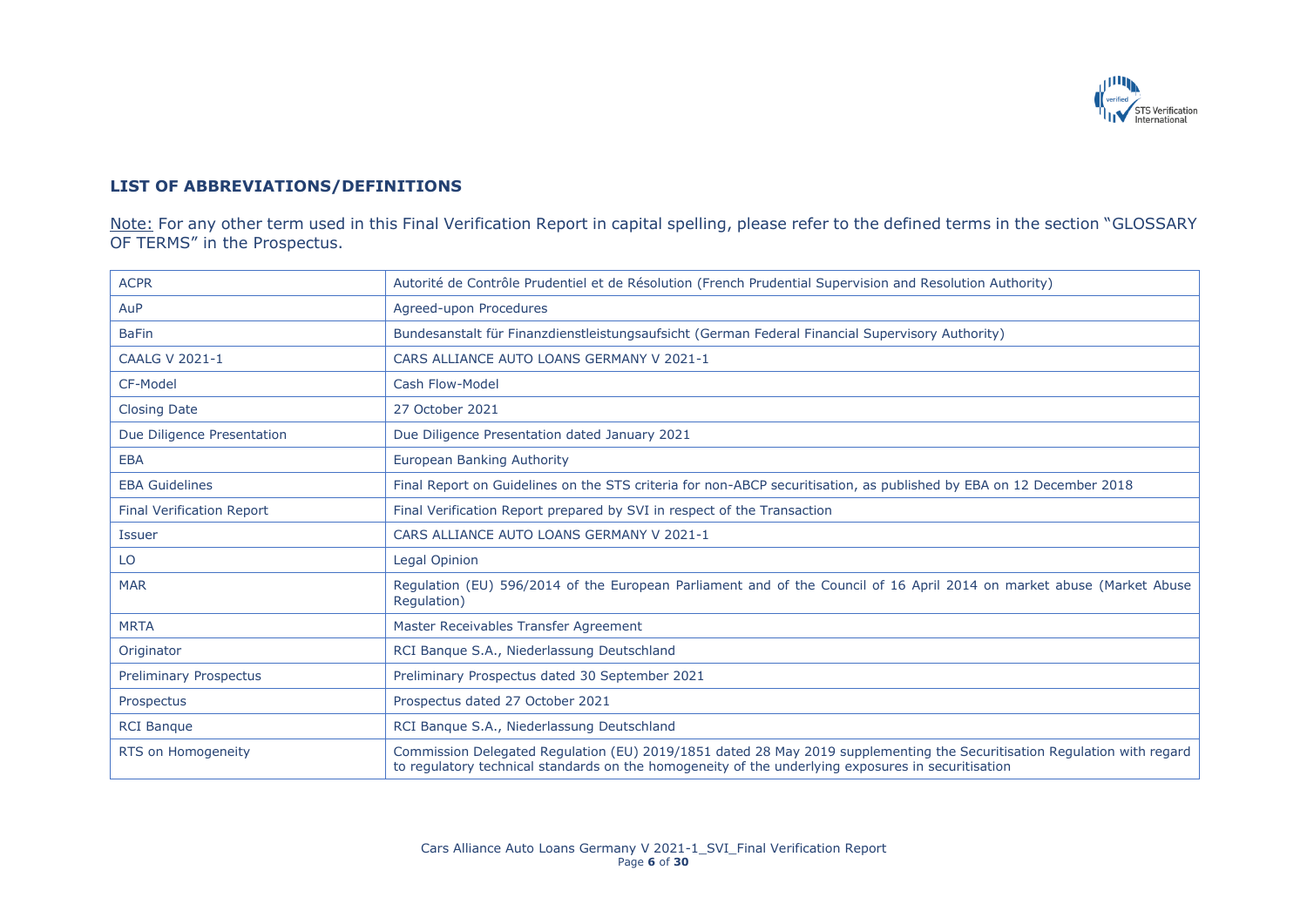

| RTS on Risk Retention     | EBA Final Draft Regulatory Technical Standards specifying the reguirements for originators, sponsors and original lenders relating<br>to risk retention pursuant to Article 6 (7) of Regulation (EU) 2017/2402                                                                                                                                                                                                                    |
|---------------------------|-----------------------------------------------------------------------------------------------------------------------------------------------------------------------------------------------------------------------------------------------------------------------------------------------------------------------------------------------------------------------------------------------------------------------------------|
| Securitisation Regulation | Regulation (EU) 2017/2402 of the European Parliament and of the Council of 12 December 2017 laying down a general<br>framework for securitisation and creating a specific framework for simple, transparent and standardised securitisation, and<br>amending Directives 2009/65/EC, 2009/138/EC and 2011/61/EU and Regulations (EC) No 1060/2009 and (EU) No 648/2012,<br>as amended by Regulation (EU) 2021/557 of 31 March 2021 |
| <b>Seller</b>             | RCI Bangue S.A., Niederlassung Deutschland                                                                                                                                                                                                                                                                                                                                                                                        |
| Servicer                  | RCI Bangue S.A., Niederlassung Deutschland                                                                                                                                                                                                                                                                                                                                                                                        |
| <b>SPV</b>                | Special Purpose Vehicle or Issuer                                                                                                                                                                                                                                                                                                                                                                                                 |
| <b>STS Requirements</b>   | The requirements for simple, transparent and standardised securitisation in respect of a non-ABCP transaction as set out in<br>Articles 19 to 22 of the Securitisation Regulation                                                                                                                                                                                                                                                 |
| <b>Transaction</b>        | The securitisation of auto loan receivables involving CARS ALLIANCE AUTO LOANS GERMANY V 2021-1 as Issuer                                                                                                                                                                                                                                                                                                                         |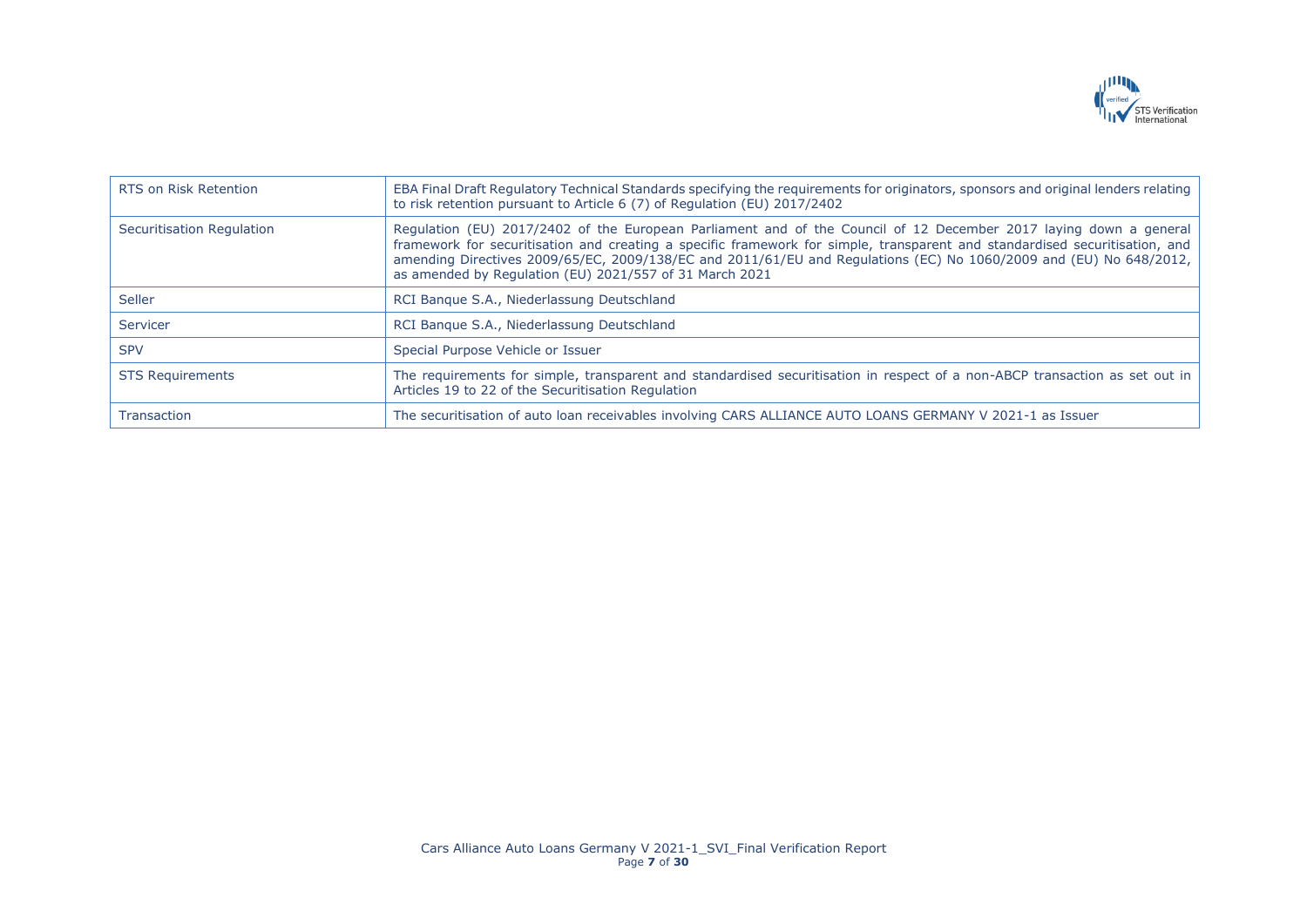

| #  | <b>Criterion Article 20 (1)</b>                                                                                                    | <b>Verification Report</b>                                                                                                                                                                                                                                                                                                                                                                                                                                                                                                                                                                                                                                          |
|----|------------------------------------------------------------------------------------------------------------------------------------|---------------------------------------------------------------------------------------------------------------------------------------------------------------------------------------------------------------------------------------------------------------------------------------------------------------------------------------------------------------------------------------------------------------------------------------------------------------------------------------------------------------------------------------------------------------------------------------------------------------------------------------------------------------------|
| -1 | Assignment or transfer of<br>ownership of the risk positions<br>takes place by means of a true<br>sale and is legally enforceable. | Verification Method: Legal (Legal opinion, Prospectus) / Due Diligence                                                                                                                                                                                                                                                                                                                                                                                                                                                                                                                                                                                              |
|    |                                                                                                                                    | The Transaction provides for a sale and transfer on a revolving basis of Receivables (auto loan receivables), Cars and Ancillary<br>Rights from RCI Banque acting as Originator, Seller and Servicer to CAALG V 2021-1 acting as Issuer. Eligible Receivables<br>comprise Auto Loan Agreements which have been originated in Germany in the ordinary course of the Seller's business. Eligible<br>Receivables arise under the relevant Auto Loan Agreements entered into between the Seller and an Eligible Borrower who is an<br>individual resident in Germany. The Issuer finances the Initial Purchase Price through the issuance of Class A and Class B Notes. |
|    |                                                                                                                                    | The transfer of the Receivables, Cars and Ancillary Rights will be concluded under the MRTA (which is governed by French and<br>partially under German law) simultaneously under German and French law. Therefore, both the German and the French Legal<br>Opinion need to be considered.                                                                                                                                                                                                                                                                                                                                                                           |
|    |                                                                                                                                    | Both the German and the French Legal Opinion confirm the transfer of title to the underlying exposure to the SPV through a true<br>sale with respect to (i) the assignment and transfer of the Transferred Receivables, (ii) the transfer of security title to the Cars<br>and (iii) the Ancillary Rights.                                                                                                                                                                                                                                                                                                                                                          |
|    |                                                                                                                                    | The German and the French Legal Opinion confirm the legal enforceability of the true sale, assignment or transfer against the<br>Seller and third parties with respect to (i) the valid, legally binding and enforceable rights and obligations of the parties to the<br>German and French Law Documents and the legal, valid, binding and enforceable nature of the French Law Documents as a<br>matter of German law, (ii) the transfer and assignment of the Transferred Receivables, (iii) the transfer of security title to the<br>Cars, and (iv) the transfer, assignment and assignment of the Ancillary Rights (all subject to customary qualifications).   |
|    |                                                                                                                                    | Neither the German nor the French Legal Opinion mention any claw-back and re-characterisation risks.                                                                                                                                                                                                                                                                                                                                                                                                                                                                                                                                                                |

| # | <b>Criterion Article 20 (1)</b> | Verification Report                                                                                                                           |
|---|---------------------------------|-----------------------------------------------------------------------------------------------------------------------------------------------|
|   | Requirements for the external   | Verification Method: Legal (Legal opinion) / Due Diligence                                                                                    |
|   | legal opinion                   | The Legal Opinions are provided by White & Case LLP (Paris/Frankfurt), a well-known law firm with expertise in the area of<br>securitisation. |
|   |                                 | The Legal Opinions are made available to SVI as third-party verification agent and to competent supervisory authorities.                      |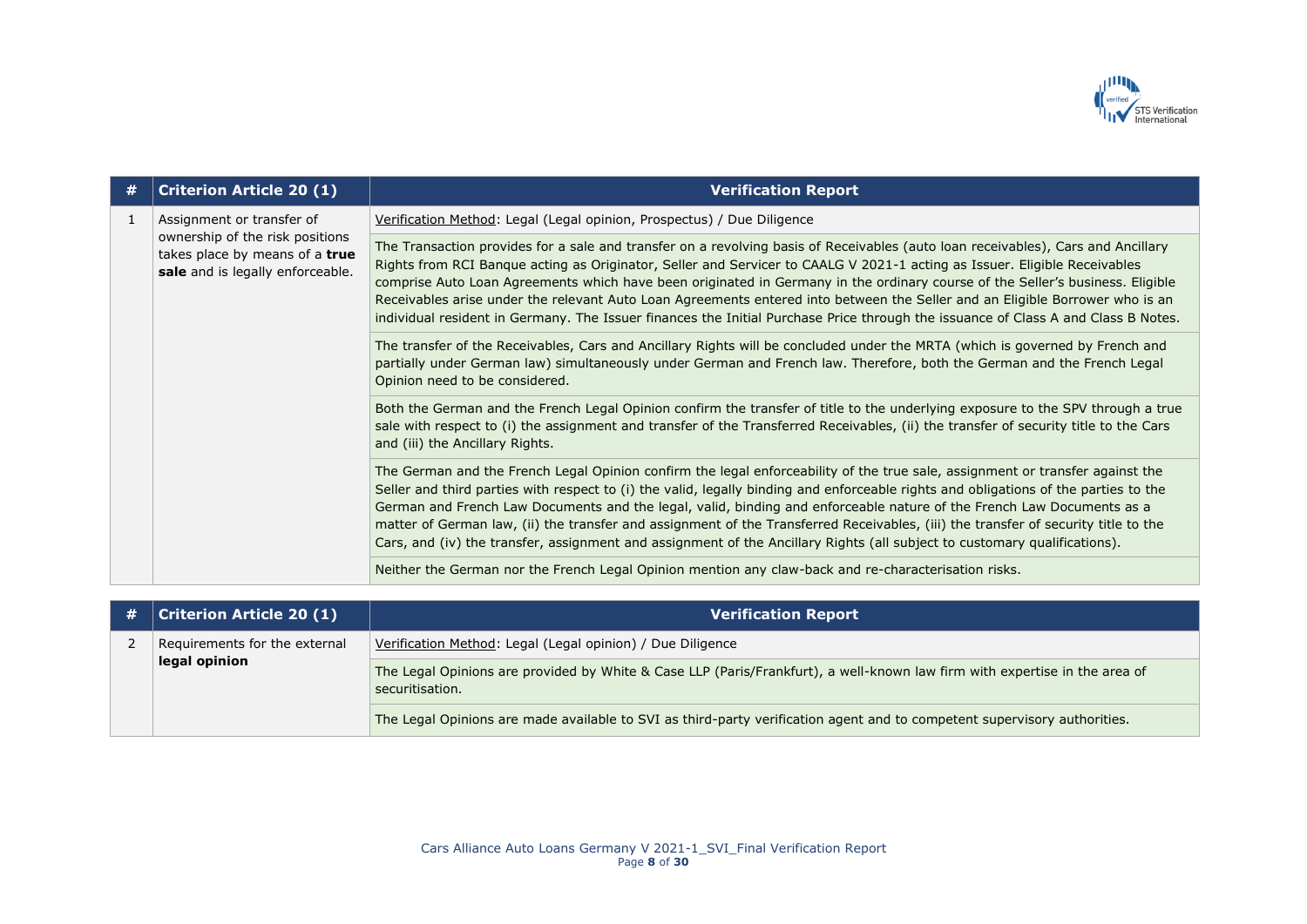

| # | <b>Criterion Article 20 (2)</b>                                                                                                              | <b>Verification Report</b>                                                                                                                                                                                                                                                                                                                                                            |
|---|----------------------------------------------------------------------------------------------------------------------------------------------|---------------------------------------------------------------------------------------------------------------------------------------------------------------------------------------------------------------------------------------------------------------------------------------------------------------------------------------------------------------------------------------|
| 3 | Specification of increased claw-                                                                                                             | Verification Method: Legal (Legal opinion)                                                                                                                                                                                                                                                                                                                                            |
|   | <b>back risks:</b> Are there any<br>provisions in the respective<br>national insolvency law, which<br>could render the transfer<br>voidable? | Both the German and the French Legal Opinion opine that insolvency or resolution proceedings against the Seller as a branch of a<br>credit institution headquartered in France would be governed by French law and that French administration and courts would have<br>jurisdiction over such proceedings.                                                                            |
|   |                                                                                                                                              | If nevertheless German insolvency laws would be applicable then other than in case of fraudulent, unfair prejudicial or improperly<br>favourable transfers there are no such increased risks. Such provisions are considered non-severe claw-back provisions under<br>Art. 20 (3) of the Securitisation Regulation.                                                                   |
|   |                                                                                                                                              | Section 10.1 in connection with Schedule 7, Part 1 of the MRTA provides for the representations and warranties of the Seller<br>confirming its financial position and the non-occurrence of a Seller Event of Default. The repetition of such representations and<br>warranties on any Offer Date may be used by the SPV to demonstrate its non-knowledge of the Seller's insolvency. |

| # | <b>Criterion Article 20 (3)</b>                                                                                                                                                                                                                                                 | <b>Verification Report</b>                                                                                                     |
|---|---------------------------------------------------------------------------------------------------------------------------------------------------------------------------------------------------------------------------------------------------------------------------------|--------------------------------------------------------------------------------------------------------------------------------|
| 4 | Specification of non-increased                                                                                                                                                                                                                                                  | Verification Method: Legal (Legal opinion)                                                                                     |
|   | claw-back risks: National<br>insolvency laws are not severe,<br>if they allow for the invalidation<br>of the sale of the underlying<br>exposures in the event of<br>fraudulent transfers, unfair<br>prejudice to creditors or<br>favouring particular creditors<br>over others. | Applicable French and German insolvency laws are considered not to represent any severe claw-back risks (see above under # 3). |

| # | <b>Criterion Article 20 (4)</b>                                     | <b>Verification Report</b>                                                                                                        |
|---|---------------------------------------------------------------------|-----------------------------------------------------------------------------------------------------------------------------------|
|   | If the sale and transfer is not                                     | Verification Method: Legal (Legal opinion, Receivable purchase agreement)                                                         |
|   | taking place directly between<br>the seller and the SPV but         | Under the transaction structure used by CAALG V 2021-1, the sale and transfer takes place directly between the Seller (who is the |
|   | intermediate sales take place,<br>is the true sale still fulfilled? | original lender) and the SPV acting as Issuer, i.e. without any intermediate sale taking place.                                   |
|   |                                                                     |                                                                                                                                   |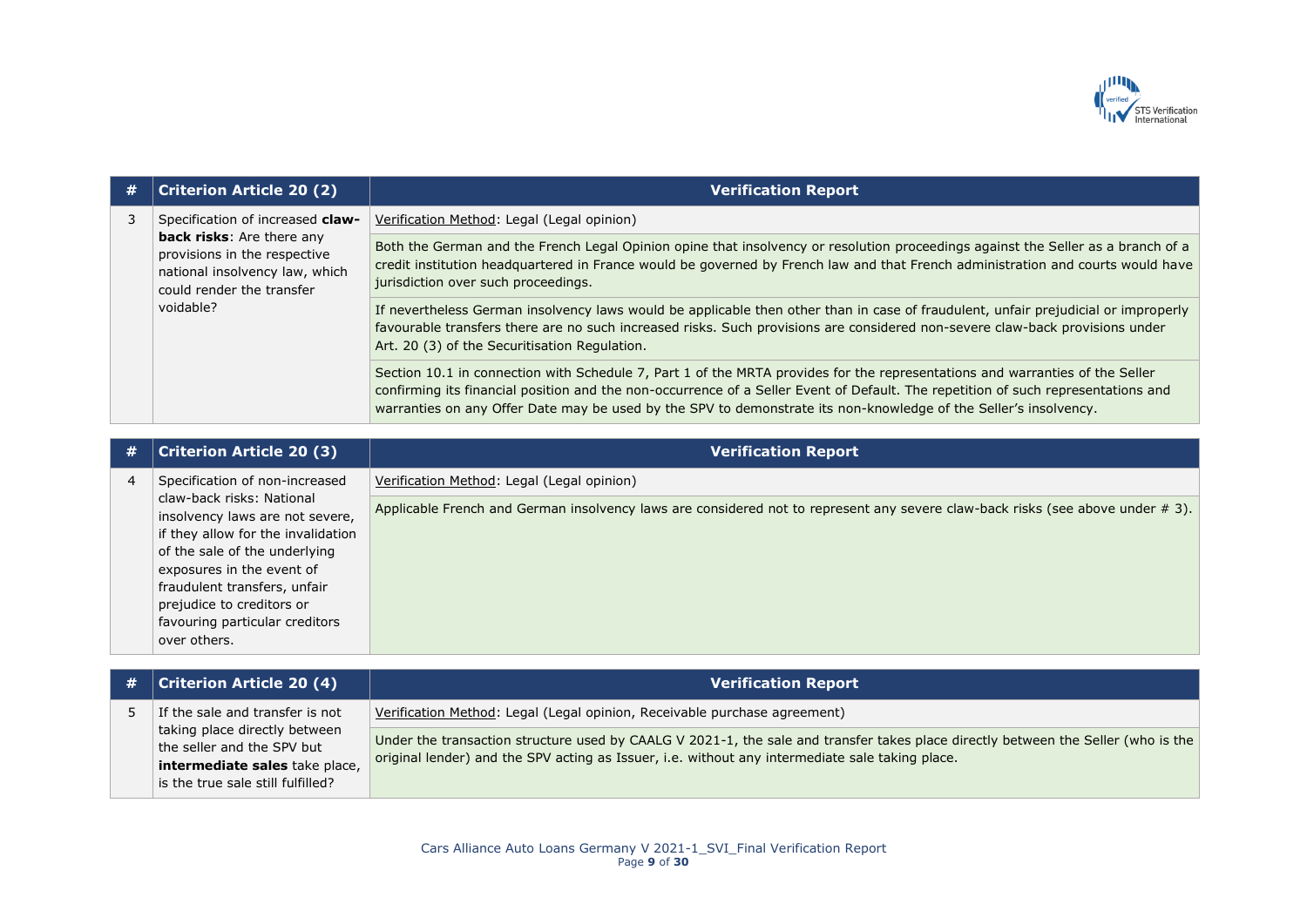

| # | <b>Criterion Article 20 (5)</b>                                                                                                                              | <b>Verification Report</b>                                                                                                                                                                                                                                                                                                                                                                                                                                                                                                                                                                                                                                                                                                                                                                                                                                                                                                                                                                                                                                           |
|---|--------------------------------------------------------------------------------------------------------------------------------------------------------------|----------------------------------------------------------------------------------------------------------------------------------------------------------------------------------------------------------------------------------------------------------------------------------------------------------------------------------------------------------------------------------------------------------------------------------------------------------------------------------------------------------------------------------------------------------------------------------------------------------------------------------------------------------------------------------------------------------------------------------------------------------------------------------------------------------------------------------------------------------------------------------------------------------------------------------------------------------------------------------------------------------------------------------------------------------------------|
| 6 | If the transfer of receivables                                                                                                                               | Verification Method: Legal (Legal opinion, Receivable purchase agreement)                                                                                                                                                                                                                                                                                                                                                                                                                                                                                                                                                                                                                                                                                                                                                                                                                                                                                                                                                                                            |
|   | and the perfection take place<br>at a later stage, are the trigger<br>events in relation to the seller's<br>credit quality standing<br>sufficiently defined? | The transfer of the initial Receivables will occur on the Closing Date of the Transaction (scheduled on 27 October 2021) and within<br>the Revolving Period (please also refer to the criteria $# 8, 17, 33$ ) the transfer of Eligible Receivables will occur on each Transfer<br>Date. In summary, it can be stated that the Receivables will be transferred either on the Closing Date or on each Transfer Date<br>and that, in contrast to this, there will be no transfer of Receivables at a later stage.                                                                                                                                                                                                                                                                                                                                                                                                                                                                                                                                                      |
|   |                                                                                                                                                              |                                                                                                                                                                                                                                                                                                                                                                                                                                                                                                                                                                                                                                                                                                                                                                                                                                                                                                                                                                                                                                                                      |
| # | <b>Criterion Article 20 (6)</b>                                                                                                                              | <b>Verification Report</b>                                                                                                                                                                                                                                                                                                                                                                                                                                                                                                                                                                                                                                                                                                                                                                                                                                                                                                                                                                                                                                           |
| 7 | <b>Representations and</b>                                                                                                                                   | Verification Method: Legal (Receivable purchase agreement)                                                                                                                                                                                                                                                                                                                                                                                                                                                                                                                                                                                                                                                                                                                                                                                                                                                                                                                                                                                                           |
|   | warranties of the seller<br>regarding to the legal condition<br>of the underlying exposures                                                                  | The Seller (who is the original lender) warrants that the underlying auto loan receivables are legal, valid, binding and enforceable<br>contractual obligations of the relevant Eligible Borrower, see definition of "Eligibility Criteria", item (c) in section "GLOSSARY OF<br>TERMS" of the Prospectus.                                                                                                                                                                                                                                                                                                                                                                                                                                                                                                                                                                                                                                                                                                                                                           |
|   |                                                                                                                                                              |                                                                                                                                                                                                                                                                                                                                                                                                                                                                                                                                                                                                                                                                                                                                                                                                                                                                                                                                                                                                                                                                      |
| # | <b>Criterion Article 20 (7)</b>                                                                                                                              | <b>Verification Report</b>                                                                                                                                                                                                                                                                                                                                                                                                                                                                                                                                                                                                                                                                                                                                                                                                                                                                                                                                                                                                                                           |
| 8 | Predetermined, clear and                                                                                                                                     | Verification Method: Legal (Receivable purchase agreement)                                                                                                                                                                                                                                                                                                                                                                                                                                                                                                                                                                                                                                                                                                                                                                                                                                                                                                                                                                                                           |
|   | documented selection criteria<br>('eligibility criteria') (I/II)                                                                                             | The underlying exposures transferred from the Seller to the SPV are selected according to predetermined, clear and documented<br>Eligibility Criteria, see definition of "Eligibility Criteria" in section "GLOSSARY OF TERMS" of the Prospectus.                                                                                                                                                                                                                                                                                                                                                                                                                                                                                                                                                                                                                                                                                                                                                                                                                    |
|   |                                                                                                                                                              | A Revolving Period is provided for in the transaction structure. Under the MRTA (see Schedule 3, Part 2 "Conditions Precedent to<br>the Purchase of Eligible Receivables on each Transfer Date" of the MRTA), the Originator may offer to sell Eligible Receivables to<br>the Issuer on each Transfer Date during the Revolving Period provided that certain pre-defined conditions precedent (which<br>include the non-occurrence of a Revolving Period Termination Event and the fulfilment of the Conditions Precedent to the<br>Purchase of Eligible Receivables on each Transfer Date) are met. Under section 3 "ELIGIBLE RECEIVABLES" of the MRTA, the<br>Originator confirms that each Receivable is an Eligible Receivable on the Closing Date and subsequently on each Transfer Date<br>during the Revolving Period. As a consequence, consistent Eligibility Criteria apply to both the initial Receivables purchased by the<br>Issuer on the first Transfer Date and the Additional Receivables purchased by the Issuer on each subsequent Transfer Date. |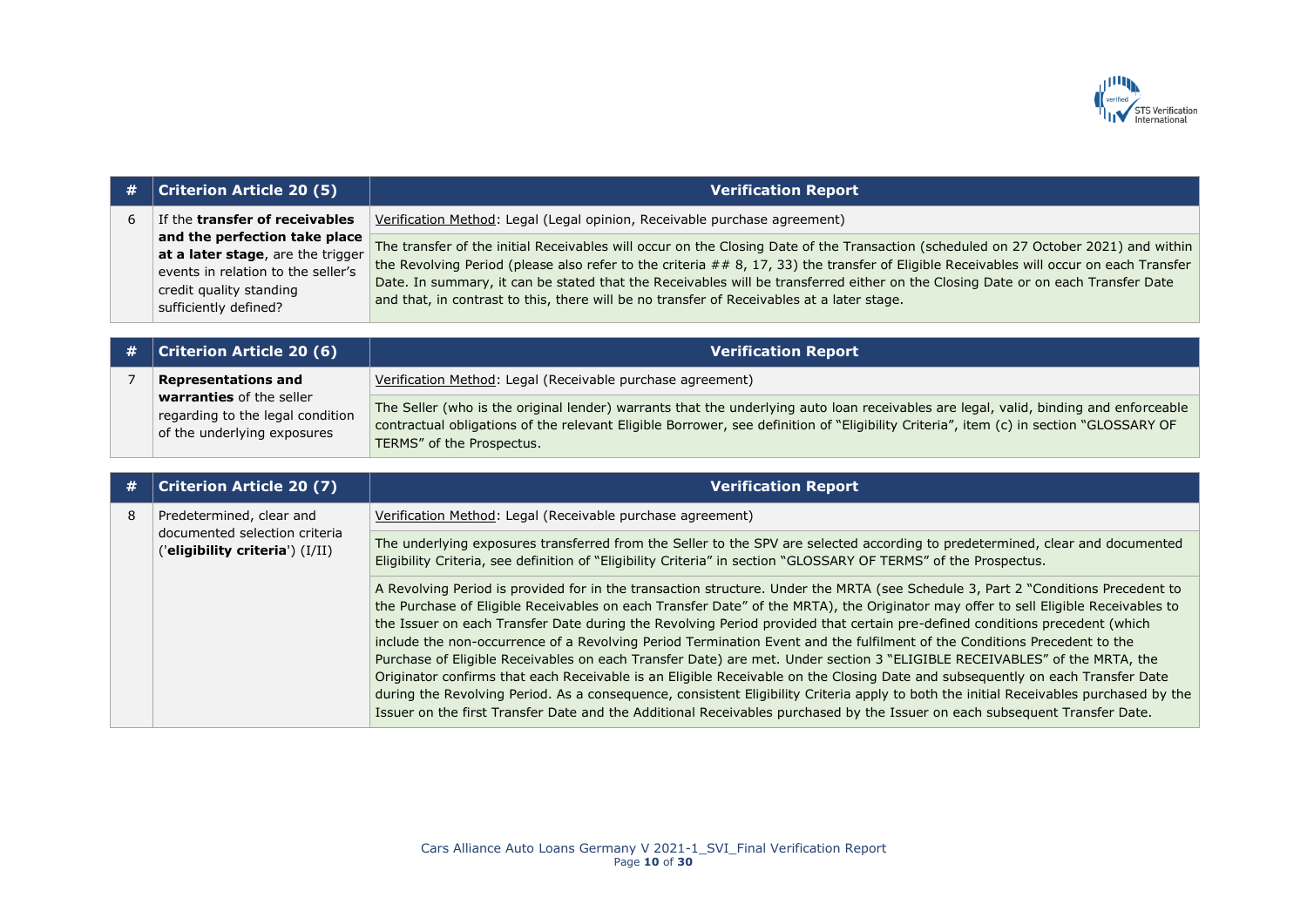

| #  | <b>Criterion Article 20 (7)</b>                                     | <b>Verification Report</b>                                                                                                                                                                                                                                                                                                                                                                                                                                                                                                                                                                                                                                                                                                                                                                                                                           |
|----|---------------------------------------------------------------------|------------------------------------------------------------------------------------------------------------------------------------------------------------------------------------------------------------------------------------------------------------------------------------------------------------------------------------------------------------------------------------------------------------------------------------------------------------------------------------------------------------------------------------------------------------------------------------------------------------------------------------------------------------------------------------------------------------------------------------------------------------------------------------------------------------------------------------------------------|
| 9  | Predetermined, clear and                                            | Verification Method: Data (AuP Report)                                                                                                                                                                                                                                                                                                                                                                                                                                                                                                                                                                                                                                                                                                                                                                                                               |
|    | documented selection criteria<br>('eligibility criteria') (II / II) | The asset audit, whereby the audit company performs certain Agreed-upon Procedures with respect to the compliance of the<br>underlying exposures in a randomly selected sample, covers the key eligibility criteria specified for the Transaction in a<br>comprehensive manner. Please also refer to #40 for a summary of the scope of the asset audit.                                                                                                                                                                                                                                                                                                                                                                                                                                                                                              |
|    | <b>Criterion Article 20 (7)</b>                                     | <b>Verification Report</b>                                                                                                                                                                                                                                                                                                                                                                                                                                                                                                                                                                                                                                                                                                                                                                                                                           |
| 10 | No active portfolio management                                      | Verification Method: Legal (Transaction documents)                                                                                                                                                                                                                                                                                                                                                                                                                                                                                                                                                                                                                                                                                                                                                                                                   |
|    |                                                                     | The Receivables in the provisional and the final pool are selected and any Additional Eligible Receivables will be selected based on<br>a well-established, random selection process, see section "SECURITISATION REGULATION COMPLIANCE", subsection "Article 20<br>(Requirements relating to simplicity) of the Securitisation Regulation", item (10) (ii) of the Prospectus.                                                                                                                                                                                                                                                                                                                                                                                                                                                                       |
|    |                                                                     | In case an underlying exposure should turn out to be not eligible (defined as "Affected Receivable") and the interests of the Issuer<br>or noteholders are materially and adversely affected, the Originator has the obligation to either remedy the matter or repurchase<br>the underlying exposure, see section 12 "SELLER'S REPRESENTATIONS AND WARRANTIES RELATING TO THE ELIGIBLE<br>RECEIVABLES AND THE TRANSFERRED RECEIVABLES" and section 14 "RE-TRANSFER OPTIONS" of the MRTA and subsection<br>"Rescission of the Affected Receivables" in the section "THE AUTO LOAN AGREEMENTS AND THE RECEIVABLES" of the Prospects.<br>There will, however, be no substitution of the repurchased receivable with a new receivable, except for the mechanism described<br>above as part of the regular revolving process during the Revolving Period. |
|    |                                                                     | The above-described instance that allows for a repurchase of underlying exposures fall under the individual techniques of portfolio<br>management listed in the EBA Guidelines that should not be considered active portfolio management (e.g. breach of<br>representations or warranties).                                                                                                                                                                                                                                                                                                                                                                                                                                                                                                                                                          |
|    |                                                                     | Generally, the above described repurchase mechanism used in the Transaction (a) does not make the performance of the<br>Transaction dependent both on the performance of the underlying exposures and on the performance of the portfolio<br>management, and (b) is not performed for speculative purposes aiming to achieve better performance, increased yield, overall<br>financial returns or other purely financial or economic benefit.                                                                                                                                                                                                                                                                                                                                                                                                        |
|    |                                                                     | As a result of the above and given that the pool of underlying exposures is merely replenished during the Revolving Period, the<br>criterion "no active portfolio management" is fulfilled.                                                                                                                                                                                                                                                                                                                                                                                                                                                                                                                                                                                                                                                          |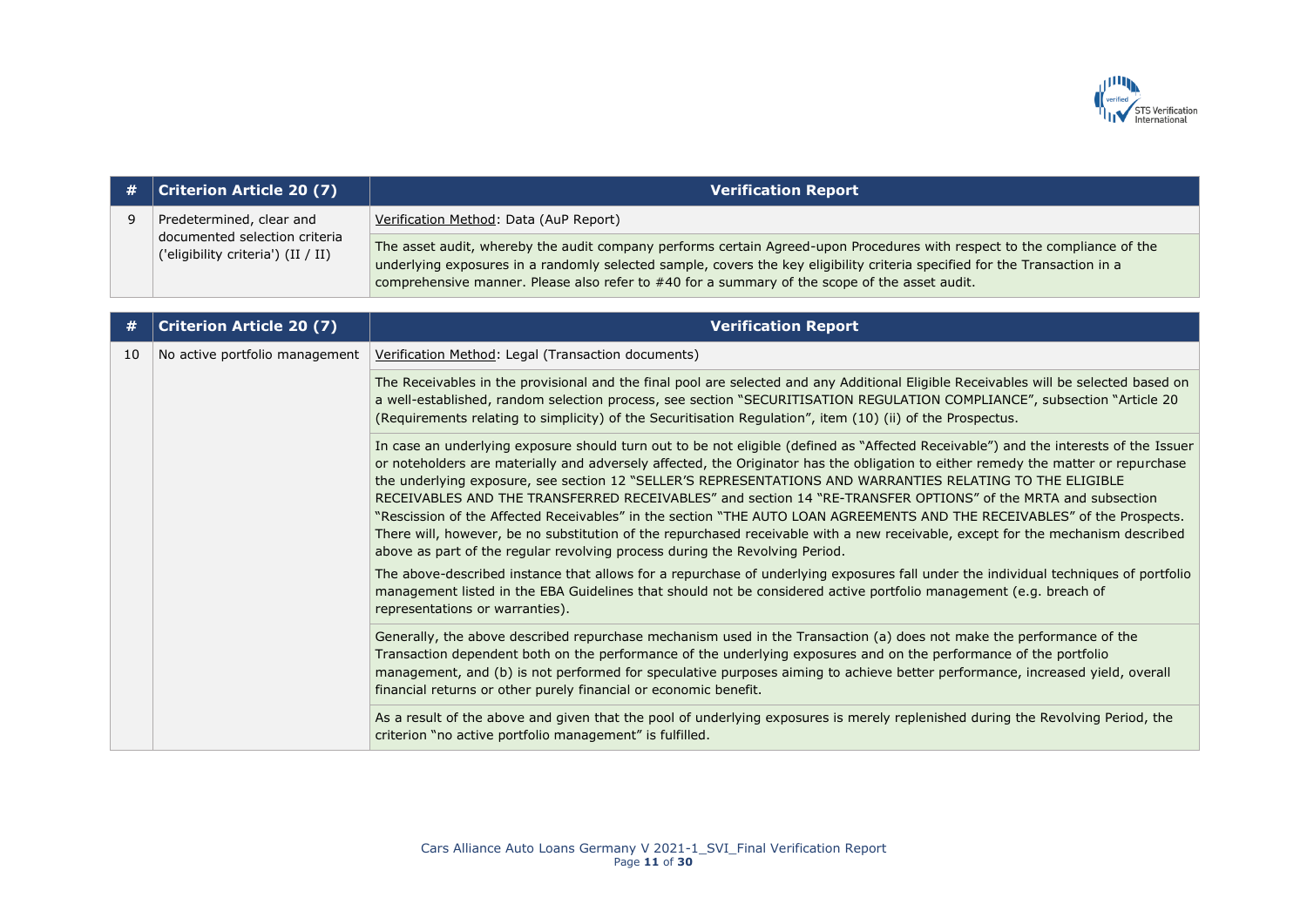

| #   | <b>Criterion Article 20 (8)</b>                                       | <b>Verification Report</b>                                                                                                                                                                                                                                                                                                                                                                                  |
|-----|-----------------------------------------------------------------------|-------------------------------------------------------------------------------------------------------------------------------------------------------------------------------------------------------------------------------------------------------------------------------------------------------------------------------------------------------------------------------------------------------------|
| -11 | Securitisation of a                                                   | Verification Method: Legal (Transaction documents)                                                                                                                                                                                                                                                                                                                                                          |
|     | <b>homogeneous</b> portfolio in<br>terms of asset classes $(I / III)$ | The underlying exposures fall into the asset type according to Art. 1 (a) (v) of the Commission Delegated Regulation (EU)<br>2019/1851 on the homogeneity (i.e. auto loans and leases).                                                                                                                                                                                                                     |
|     |                                                                       | The Seller has chosen the homogeneity factor according to Art. 2 (4.) (b) of the Commission Delegated Regulation (EU)<br>2019/1851 on the homogeneity of the underlying exposures, i.e. jurisdiction, whereby the pool shall consist of underlying<br>exposures relating to Borrowers with residence in one jurisdiction (Germany) only.                                                                    |
|     |                                                                       | Accordingly, the requirement of Debtors being resident in Germany is part of the Eligibility Criteria, see definition of "Eligible"<br>Borrower", item (a) in the section "GLOSSARY OF TERMS" of the Prospectus.                                                                                                                                                                                            |
|     |                                                                       |                                                                                                                                                                                                                                                                                                                                                                                                             |
| #   | <b>Criterion Article 20 (8)</b>                                       | <b>Verification Report</b>                                                                                                                                                                                                                                                                                                                                                                                  |
| 12  | Securitisation of a homogeneous                                       | Verification Method: Due Diligence (Underwriting and Servicing Policy)                                                                                                                                                                                                                                                                                                                                      |
|     | portfolio in terms of asset<br>classes $(II / III)$                   | The underlying exposures have been originated in accordance with consistent underwriting standards, as presented in the Due<br>Diligence Presentation and further described in # 17. No distinction is made between securitised and non-securitised receivables.<br>The underwriting process in place assures that only debtors resident in Germany are originated according to the underwriting<br>policy. |
|     |                                                                       | The same applies to the servicing policy, with the underlying exposures being serviced using consistent standards and no<br>distinction being made between securitised and non-securitised receivables.                                                                                                                                                                                                     |

| $\#$   Criterion Article 20 (8)                      | <b>Verification Report</b>                                                                                                                                                                                |
|------------------------------------------------------|-----------------------------------------------------------------------------------------------------------------------------------------------------------------------------------------------------------|
|                                                      | Securitisation of a homogeneous   Verification Method: Data (AuP Report)                                                                                                                                  |
| portfolio in terms of asset<br>  classes (III / III) | Additionally, the homogeneity factor "residence in Germany" is part of the Eligibility Criteria Verification by checking the data field<br>"Geographic area of the Obligor", as further described in #40. |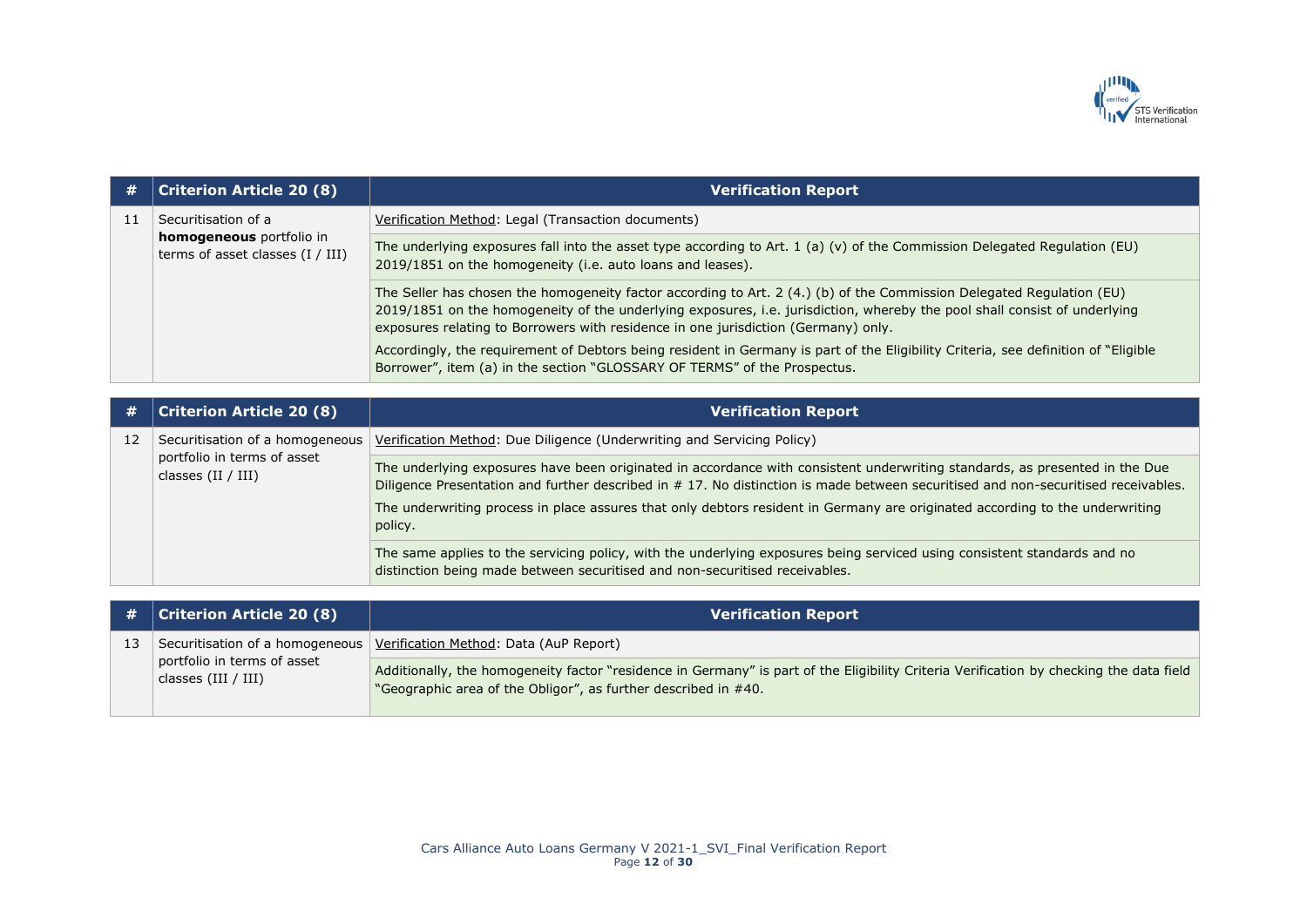

| #  | <b>Criterion Article 20 (8)</b>                                                                                          | <b>Verification Report</b>                                                                                                                                                                                                                                                                                                                                                                                                                                                                                                                                                                                                                                                                                                             |
|----|--------------------------------------------------------------------------------------------------------------------------|----------------------------------------------------------------------------------------------------------------------------------------------------------------------------------------------------------------------------------------------------------------------------------------------------------------------------------------------------------------------------------------------------------------------------------------------------------------------------------------------------------------------------------------------------------------------------------------------------------------------------------------------------------------------------------------------------------------------------------------|
| 14 | The underlying exposures<br>contain obligations that are<br>contractually binding and<br>enforceable                     | Verification Method: Legal (Legal opinion) / Due Diligence                                                                                                                                                                                                                                                                                                                                                                                                                                                                                                                                                                                                                                                                             |
|    |                                                                                                                          | Section "GLOSSARY OF TERMS" of the Prospectus, definition of "Eligibility Criteria", item (c) and the MRTA contain warranties by<br>the Originator as to the legal, valid, binding and enforceable nature of the underlying exposures, i.e. the auto loan agreements.<br>Please also refer to $#1$ .                                                                                                                                                                                                                                                                                                                                                                                                                                   |
|    |                                                                                                                          |                                                                                                                                                                                                                                                                                                                                                                                                                                                                                                                                                                                                                                                                                                                                        |
| #  | <b>Criterion Article 20 (8)</b>                                                                                          | <b>Verification Report</b>                                                                                                                                                                                                                                                                                                                                                                                                                                                                                                                                                                                                                                                                                                             |
| 15 | The underlying exposures have                                                                                            | Verification Method: Legal (Legal opinion, Transaction documents) / Due Diligence / Data (AuP Report)                                                                                                                                                                                                                                                                                                                                                                                                                                                                                                                                                                                                                                  |
|    | defined periodic payment<br>streams and do not include<br>transferable securities other<br>than unlisted corporate bonds | The underlying exposures for the transaction represent standard auto loan receivables originated by RCI Banque in respect of<br>Eligible Borrowers. For the purposes of the transaction, two contract types form part of the securitised portfolio: (1) Credit type<br>"Classic credit" with linear (i.e. fully amortising with equal instalments) form of financing and (2) Credit type "Balloon Credit" with<br>equal instalments and a balloon payment at the end of term. Apart from these variations, the two contract types do not differ<br>structurally in terms of payment streams, as discussed and verified in the Due Diligence.                                                                                           |
|    |                                                                                                                          | As disclosed in the Due Diligence Presentation, the underlying exposures have defined periodic payment streams relating to<br>principal, interest and insurance-related payments, or to any other right to receive income from assets supporting such payments.<br>The Receivables derive from Loan Agreements which provide for regular monthly instalments resulting in full amortisation and/or<br>regular monthly instalments plus one higher Balloon Instalment at the end of the contract term. The amortisation occurs on a<br>monthly basis and results in monthly instalment payments consisting of principal and interest. Please also refer to section "THE<br>AUTO LOAN AGREEMENTS AND THE RECEIVABLES" in the Prospectus. |
|    |                                                                                                                          | The Eligibility Criteria restrict the underlying exposures to Receivables originated under an Auto Loan Agreement, thereby<br>eliminating any transferable security from the portfolio. In addition, transferable securities have been specifically excluded from<br>the underlying exposures, see section "GLOSSARY OF TERMS", definition of "Eligibility Criteria", item (xvii) in the Prospectus. The<br>compliance of the portfolio with the Eligibility Criteria has been verified through the Eligibility Criteria Verification (see #40).                                                                                                                                                                                       |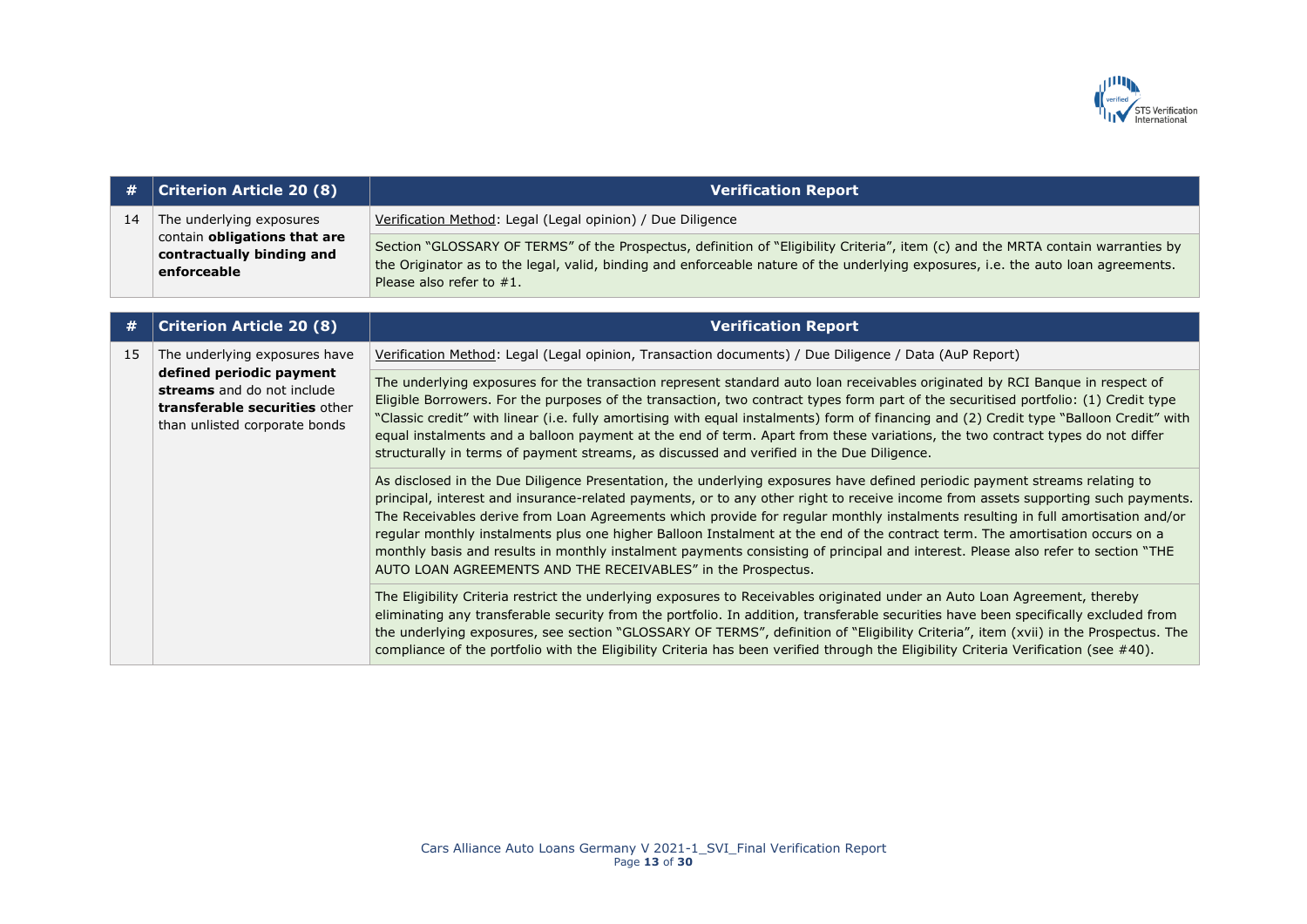

| #  | <b>Criterion Article 20 (9)</b>                                                             | <b>Verification Report</b>                                                                                                                                                                                                                                                                                                                                                                                                                                                                                                                                                                                                                                                                                                                                                                            |
|----|---------------------------------------------------------------------------------------------|-------------------------------------------------------------------------------------------------------------------------------------------------------------------------------------------------------------------------------------------------------------------------------------------------------------------------------------------------------------------------------------------------------------------------------------------------------------------------------------------------------------------------------------------------------------------------------------------------------------------------------------------------------------------------------------------------------------------------------------------------------------------------------------------------------|
| 16 | Are there any securitisation<br><b>positions</b> in the portfolio?                          | Verification Method: Legal (Transaction documents) / Due Diligence / Data (AuP Report)                                                                                                                                                                                                                                                                                                                                                                                                                                                                                                                                                                                                                                                                                                                |
|    |                                                                                             | The Eligibility Criteria restrict the underlying exposures to Receivables originated under an Auto Loan Agreement, thereby<br>assuring that no securitisation position may become part of the portfolio, see section "GLOSSARY OF TERMS", definition of<br>"Eligibility Criteria", item (xvii) in the Prospectus. The compliance of the portfolio with the eligibility criteria has been verified<br>through the Eligibility Criteria Verification (see #40).                                                                                                                                                                                                                                                                                                                                         |
|    |                                                                                             | As demonstrated during the Due Diligence, the origination and/or resale of securitisation positions is not part of the business<br>model of the Originator and not permitted under the Originator's underwriting policy.                                                                                                                                                                                                                                                                                                                                                                                                                                                                                                                                                                              |
|    |                                                                                             |                                                                                                                                                                                                                                                                                                                                                                                                                                                                                                                                                                                                                                                                                                                                                                                                       |
| #  | <b>Criterion Article 20 (10)</b>                                                            | <b>Verification Report</b>                                                                                                                                                                                                                                                                                                                                                                                                                                                                                                                                                                                                                                                                                                                                                                            |
| 17 | <b>Origination of underlying</b>                                                            | Verification Method: Legal (Transaction documents) / Due Diligence (Underwriting and Servicing Policy)                                                                                                                                                                                                                                                                                                                                                                                                                                                                                                                                                                                                                                                                                                |
|    | exposures in the ordinary<br>course of business of the<br>originator or the original lender | RCI Banque S.A. Niederlassung Deutschland is the German branch of RCI Banque S.A., which is licensed as an établissement de<br>crédit (credit institution) by the Autorité de Contrôle Prudentiel et de Résolution ("ACPR", which is the French Prudential<br>Supervision and Resolution Authority, itself supervised by the Banque de France) under the French Monetary and Financial Code<br>and which has been notified by the ACPR to the German Federal Financial Supervisory Authority (BaFin) under section 53b of the<br>German Banking Act (Kreditwesengesetz) and is admitted to conduct banking activities under the German Banking Act. RCI<br>Banque is providing automobile financing and related services and the roots of the credit business in Germany go back to the<br>year 1947. |
|    |                                                                                             | As presented and discussed during the Due Diligence at RCI Banque S.A., Niederlassung Deutschland in 2019 and further<br>confirmed in the current Due Diligence Presentation, the well-developed and highly professional organisation of its business<br>procedures is reflected by the volume and quantity of business transactions. The car dealers form an integral part of the<br>origination process with sales representatives acting as agents for the Originator.                                                                                                                                                                                                                                                                                                                             |
|    |                                                                                             | Accordingly, the business procedures assure that securitised exposures have been originated in the ordinary course of business<br>and in accordance with uniform standards. Deviations from the underwriting policy are only permissible in well-defined and<br>documented instances. The underlying exposures are selected for securitisation using a random selection process, see section<br>"SECURITISATION REGULATION COMPLIANCE", subsection "Article 20 (Requirements relating to simplicity) of the Securitisation<br>Regulation", items (10) (i) and (ii) of the Prospectus.                                                                                                                                                                                                                 |
|    |                                                                                             | The underlying exposures are similar to the non-securitised contracts in the asset category of "auto loans and leases" (see EBA<br>Guidelines, item 22) due to the strictly random selection process.                                                                                                                                                                                                                                                                                                                                                                                                                                                                                                                                                                                                 |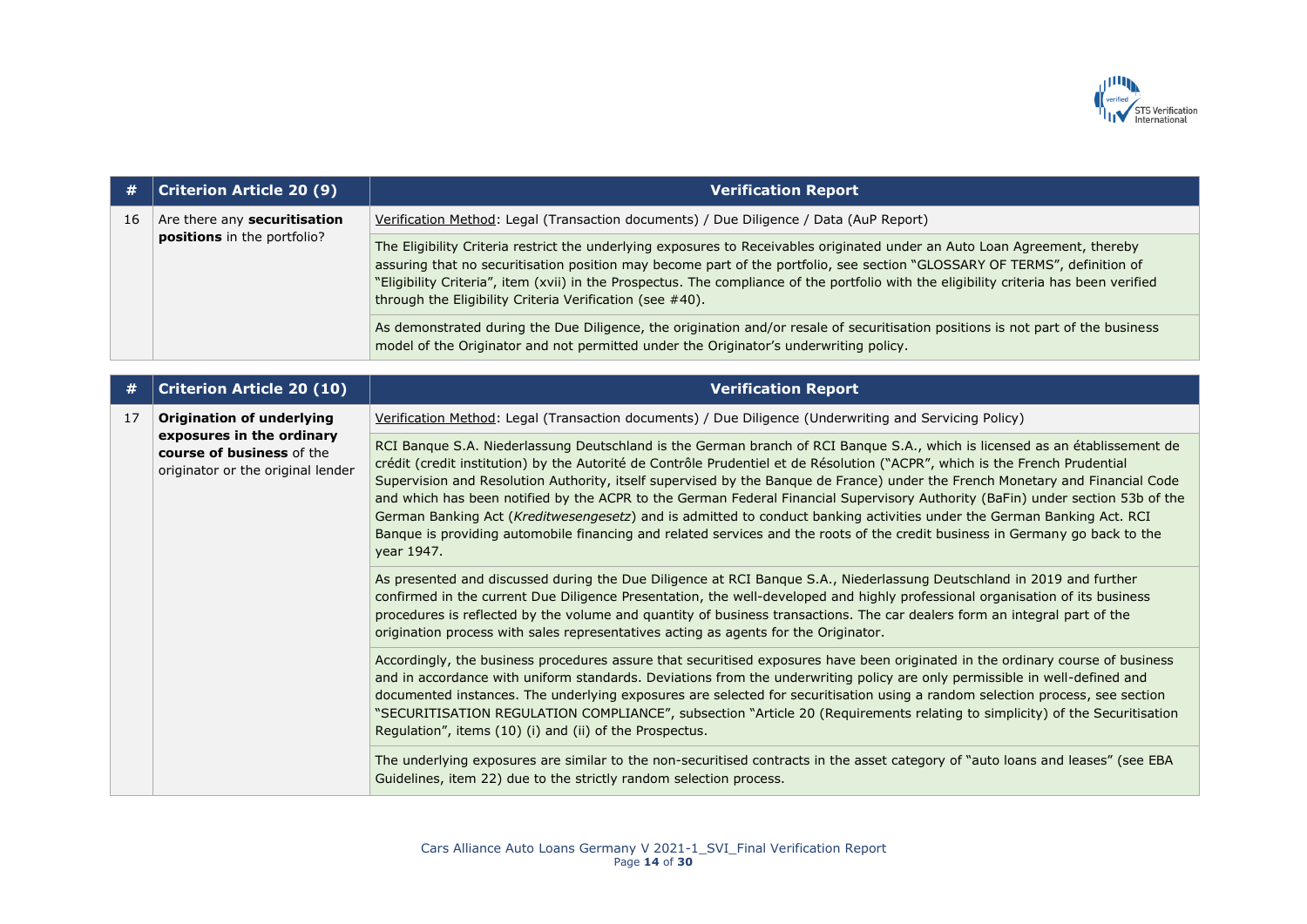

A revolving period is provided for in the transaction structure. The Originator confirms in the Prospectus (see section "SECURITISATION REGULATION COMPLIANCE") that the underwriting standards pursuant to which the underlying exposures have been originated are no less stringent than those applied to non-securitised contracts and any material changes from prior underwriting standards shall be fully disclosed to potential investors without undue delay, including reporting in the Significant Event Report prepared by the Management Company of the Issuer.

| #  | <b>Criterion Article 20 (10)</b>                                                                                                       | <b>Verification Report</b>                                                                                                                                                                                                                                                                                                                                                                                                                                                                                                                                                                                                                                                                                                                    |
|----|----------------------------------------------------------------------------------------------------------------------------------------|-----------------------------------------------------------------------------------------------------------------------------------------------------------------------------------------------------------------------------------------------------------------------------------------------------------------------------------------------------------------------------------------------------------------------------------------------------------------------------------------------------------------------------------------------------------------------------------------------------------------------------------------------------------------------------------------------------------------------------------------------|
| 18 | <b>Underwriting standards for</b><br>securitised exposures are no<br>less stringent than those applied<br>to non-securitised exposures | Verification Method: Due Diligence                                                                                                                                                                                                                                                                                                                                                                                                                                                                                                                                                                                                                                                                                                            |
|    |                                                                                                                                        | As presented and discussed in the Due Diligence in 2019 and further confirmed in the current Due Diligence Presentation, no<br>distinction is made between securitised and non-securitised exposures in any respect, be it applicable regulatory standards,<br>competence grid and involvement of decision-makers, distribution channels, product types and product characteristics, sales<br>management measures and bonus systems, lending standards, scorecards used, approval processes and incentive measures,<br>credit processing, dunning procedures, debt collection, realisation of collateral, customer service or areas of risk controlling,<br>accounting and reporting (except for the required reporting of ABS transactions). |
|    |                                                                                                                                        | Employees of the Originator or at the car dealers involved in the underwriting do not know whether a risk position currently being<br>processed for application will be securitised at a later stage or not.                                                                                                                                                                                                                                                                                                                                                                                                                                                                                                                                  |

| #  | Criterion Article 20 (10)                                                                                                                  | <b>Verification Report</b>                                                                                                                                                                                                                                                                            |
|----|--------------------------------------------------------------------------------------------------------------------------------------------|-------------------------------------------------------------------------------------------------------------------------------------------------------------------------------------------------------------------------------------------------------------------------------------------------------|
| 19 |                                                                                                                                            | Where the underlying exposures $\sqrt{\frac{1}{100}}$ Method: Due Diligence                                                                                                                                                                                                                           |
|    | are residential mortgage<br>loans, does the portfolio include<br>loans that have been self-<br><b>certified</b> by the loan<br>applicants? | The Eligibility Criteria restrict the underlying exposures to Receivables originated under an Auto Loan Agreement - therefore,<br>residential mortgage loans do not form part of the portfolio, see section "GLOSSARY OF TERMS", definition of "Eligibility Criteria",<br>item (i) in the Prospectus. |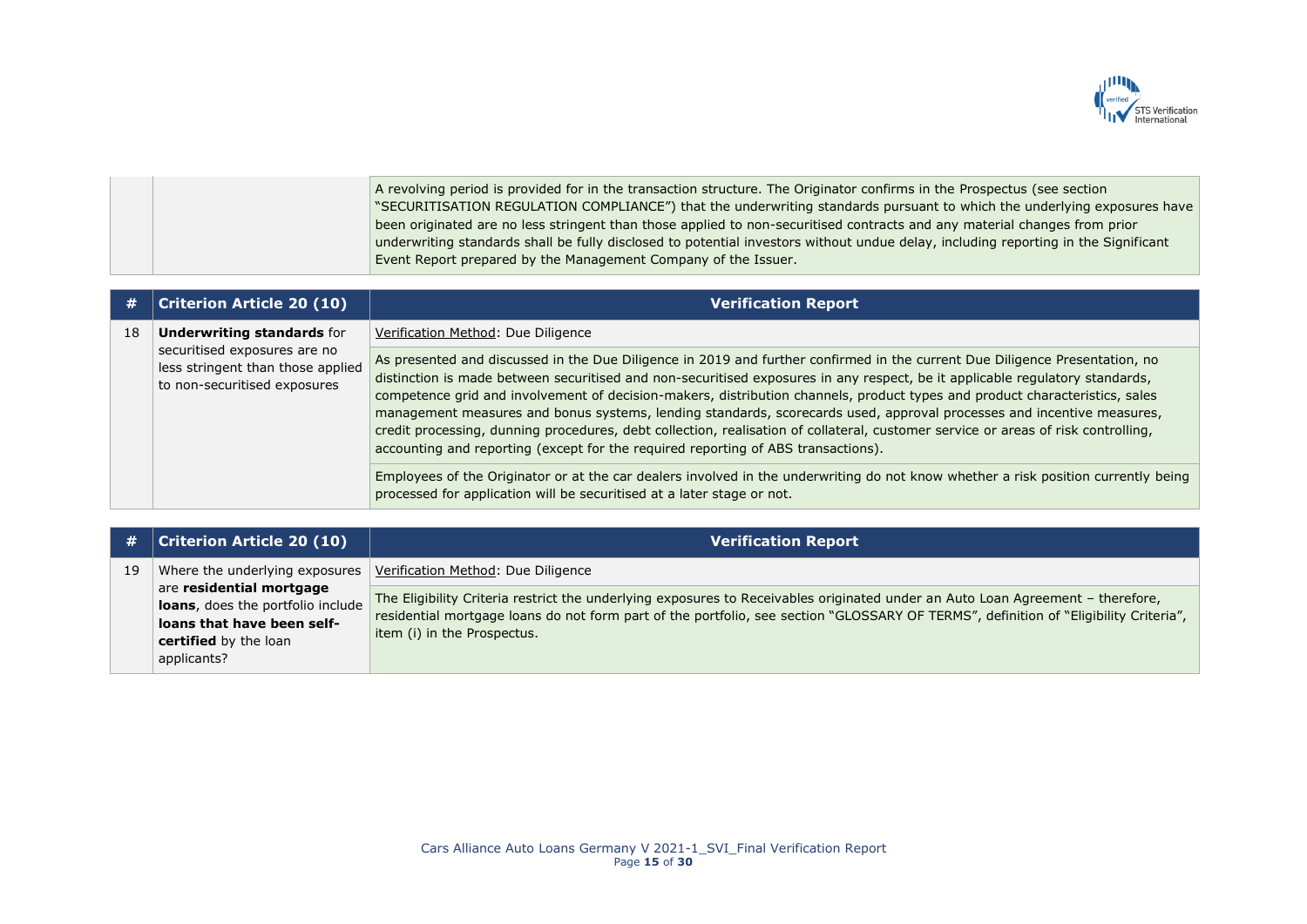

| #  | <b>Criterion Article 20 (10)</b>                                                                                                                                                                                                                                                                                         | <b>Verification Report</b>                                                                                                                                                                                                                                                                                                                                                                                                                                                                                                                                                                                |
|----|--------------------------------------------------------------------------------------------------------------------------------------------------------------------------------------------------------------------------------------------------------------------------------------------------------------------------|-----------------------------------------------------------------------------------------------------------------------------------------------------------------------------------------------------------------------------------------------------------------------------------------------------------------------------------------------------------------------------------------------------------------------------------------------------------------------------------------------------------------------------------------------------------------------------------------------------------|
| 20 | <b>Assessment of the</b><br>borrower's creditworthiness<br>performed in accordance<br>with certain EU Directives on<br>credit agreements for<br>consumers or on credit<br>agreements for consumers<br>relating to residential<br>immovable property or, if<br>applicable, the analogous<br>provisions of a third country | Verification Method: Regulatory / Legal / Due Diligence / Data                                                                                                                                                                                                                                                                                                                                                                                                                                                                                                                                            |
|    |                                                                                                                                                                                                                                                                                                                          | RCI Bangue S.A. Niederlassung Deutschland is the German branch of RCI Bangue S.A., which is licensed as an établissement de<br>crédit (credit institution) by the ACPR under the French Monetary and Financial Code and which has been notified by the ACPR to<br>the BaFin under section 53b of the German Banking Act (Kreditwesengesetz) and is admitted conducting banking activities under<br>the German Banking Act. RCI Bangue performs the "Assessment of the borrower's creditworthiness" with respect to loan contracts<br>with consumers in accordance with Article 8 of Directive 2008/48/EC. |
|    |                                                                                                                                                                                                                                                                                                                          |                                                                                                                                                                                                                                                                                                                                                                                                                                                                                                                                                                                                           |
| #  | <b>Criterion Article 20 (10)</b>                                                                                                                                                                                                                                                                                         | <b>Verification Report</b>                                                                                                                                                                                                                                                                                                                                                                                                                                                                                                                                                                                |
| 21 | Originator's experience (as<br>an entity or through<br>management and senior staff) in<br>origination of similar risk<br>positions                                                                                                                                                                                       | Verification Method: Regulatory (suitable proof incl. Website) / Due Diligence                                                                                                                                                                                                                                                                                                                                                                                                                                                                                                                            |
|    |                                                                                                                                                                                                                                                                                                                          | The Originator does have at least 5 years of experience in origination and underwriting of exposures similar to those securitised,<br>as confirmed during the Due Diligence and confirmed in the representations and warranties given by the Servicer, see section<br>"Servicing of the Transferred Receivables", subsection "Representations and warranties of the Servicer", item 15. in the<br>Prospectus. Management and senior staff have more than 25 years of experience in the origination of auto loan receivables.                                                                              |
|    |                                                                                                                                                                                                                                                                                                                          |                                                                                                                                                                                                                                                                                                                                                                                                                                                                                                                                                                                                           |
| #  | <b>Criterion Article 20 (11)</b>                                                                                                                                                                                                                                                                                         | <b>Verification Report</b>                                                                                                                                                                                                                                                                                                                                                                                                                                                                                                                                                                                |
| 22 | The underlying exposures are<br>transferred without undue<br>delay after selection                                                                                                                                                                                                                                       | Verification Method: Legal (Transaction documents)                                                                                                                                                                                                                                                                                                                                                                                                                                                                                                                                                        |
|    |                                                                                                                                                                                                                                                                                                                          | The dates of the preliminary and final pool cuts are 30 June 2021 and 30 September 2021, respectively. Transfer of the final pool<br>will occur at closing (scheduled on 27 October 2021), i.e. without undue delay.                                                                                                                                                                                                                                                                                                                                                                                      |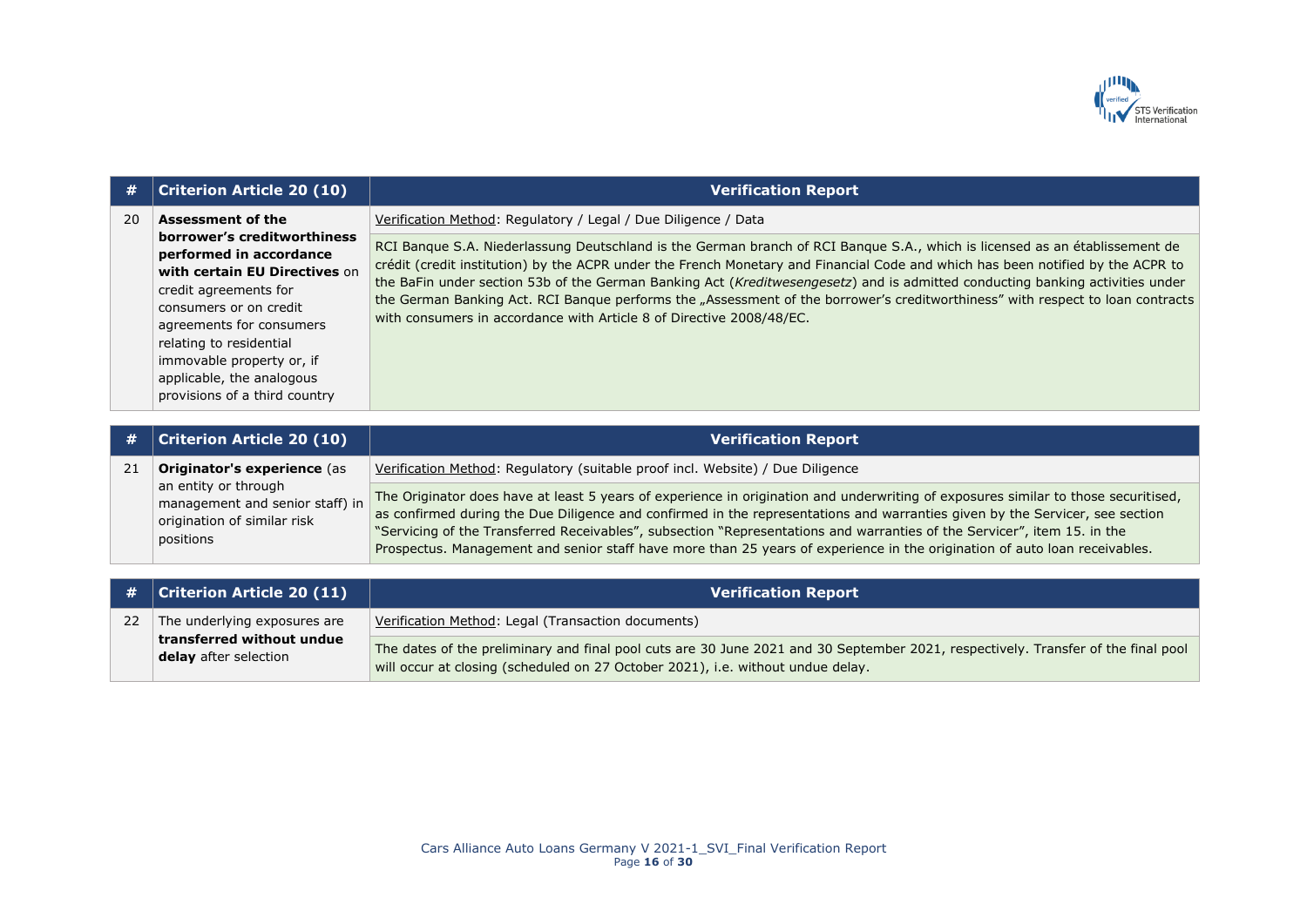

| #  | <b>Criterion Article 20 (11)</b>                                                                                                    | <b>Verification Report</b>                                                                                                                                                                                                                                                                                                                                                                                                                                                                                                                                                                                                                                                                                                                                                                                                                                                                                                                                                                                                                                         |
|----|-------------------------------------------------------------------------------------------------------------------------------------|--------------------------------------------------------------------------------------------------------------------------------------------------------------------------------------------------------------------------------------------------------------------------------------------------------------------------------------------------------------------------------------------------------------------------------------------------------------------------------------------------------------------------------------------------------------------------------------------------------------------------------------------------------------------------------------------------------------------------------------------------------------------------------------------------------------------------------------------------------------------------------------------------------------------------------------------------------------------------------------------------------------------------------------------------------------------|
| 23 | The underlying exposures do not<br>include any defaulted<br>exposures or to<br>debtors/guarantors with<br>impaired creditworthiness | Verification Method: Regulatory / Legal (Transaction documents) / Due Diligence / Data (AuP Report)                                                                                                                                                                                                                                                                                                                                                                                                                                                                                                                                                                                                                                                                                                                                                                                                                                                                                                                                                                |
|    |                                                                                                                                     | The Originator is an institution subject to Regulation (EU) 575/2013. As presented in the Due Diligence and confirmed in the<br>Prospectus, the Transferred Receivables are transferred to the Issuer after selection without undue delay and do not include, at<br>the time of selection and to the best of the Originator's knowledge, exposures in default within the meaning of Article 178(1) of<br>Regulation (EU) No 575/2013 or exposures to a credit-impaired debtor or guarantor. Please refer to the section "GLOSSARY OF<br>TERMS" of the Prospectus, definition of "Eligible Borrower" and "Eligibility Criteria", item (vi).                                                                                                                                                                                                                                                                                                                                                                                                                         |
|    |                                                                                                                                     | More specifically, the underlying exposures will not include loan receivables relating to credit-impaired debtors or guarantors who<br>- to the best knowledge of RCI Banque - have (1) been declared insolvent or had a court grant his creditors a final non-<br>appealable right of enforcement or material damages as a result of a missed payment within 3 years prior to the date of<br>origination or has undergone a debt-restructuring process with regard to his non-performing exposures within 3 years prior to the<br>transfer date of the underlying exposures to the SPV; (2) were, at the time of origination, on a public credit registry of persons<br>with adverse credit history; or (3) have a credit assessment or a credit score indicating that the risk of contractually agreed<br>payments not being made is significantly higher than for comparable receivables held by the Originator which are not securitised.<br>Please refer to the section "GLOSSARY OF TERMS" of the Prospectus, definition of "Eligible Borrower", clause (f). |
|    |                                                                                                                                     | The Originator represents, with regards to the question which sources of information it has used to identify defaulted exposures<br>and to determine if a borrower or guarantor is credit-impaired, that it has obtained information (1) from the debtor on origination<br>of the exposures, (2) in the course of RCI Banque's servicing of the exposures, or (3) from a third party, see section "GLOSSARY<br>OF TERMS" of the Prospectus, definition of "Eligible Borrower", clause (f). This is in line with the 'best knowledge' standard<br>stipulated in the EBA Guidelines.                                                                                                                                                                                                                                                                                                                                                                                                                                                                                 |
|    |                                                                                                                                     | Due to macroeconomic impact of the COVID-19 pandemic, the Governments around the world implement measures to prevent<br>the spread of the virus. The effects of the Corona Pandemic on the Issuer's ability to fulfil its obligations under the Listed Notes<br>can be diverse, see section "RISK FACTORS RELATING TO CERTAIN COMMERCIAL CONSIDERATIONS", subsection "Risks related<br>to COVID-19" of the Prospectus.                                                                                                                                                                                                                                                                                                                                                                                                                                                                                                                                                                                                                                             |
|    |                                                                                                                                     | Debtors and guarantors (i) declared insolvent and/or that have undergone a debt-restructuring process, or (ii) found on a public<br>or other credit registry of persons with adverse credit history are generally not eligible according to the underwriting policy, as<br>discussed in the Due Diligence and disclosed in the Due Diligence Presentation.                                                                                                                                                                                                                                                                                                                                                                                                                                                                                                                                                                                                                                                                                                         |
|    |                                                                                                                                     | Please note that the definition of "Defaulted Receivable" (see section "GLOSSARY OF TERMS" of the Prospectus), which refers,<br>inter alia, to Transferred Receivables where an instalment is overdue for more than 180 days, is the standard definition used by<br>the Originator to declare a Receivable as Defaulted Receivable for the on-going management of the transaction. This is consistent<br>with previous transactions of the Originator and not related to the fulfilment of the default criteria of Art. 20 (11) of the<br>Securitisation Regulation which refer to the time of selection of the underlying exposures.                                                                                                                                                                                                                                                                                                                                                                                                                              |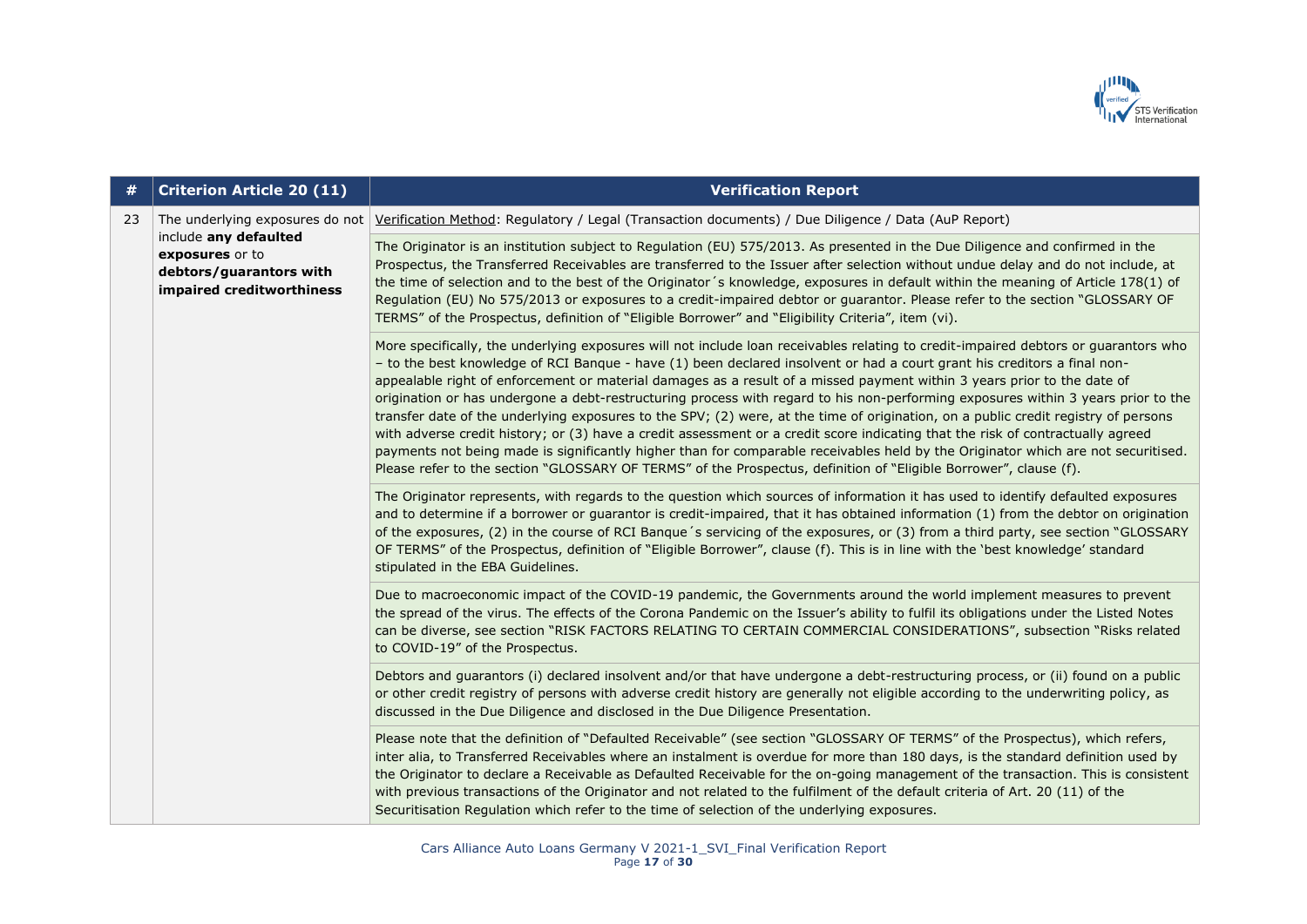

|  | The Originator has IT systems in place to ensure that defaulted exposures or exposures to debtors/guarantors with impaired<br>creditworthiness are excluded from the provisional or final pool cut.                                                                                                                                                                                                                                                                                                       |
|--|-----------------------------------------------------------------------------------------------------------------------------------------------------------------------------------------------------------------------------------------------------------------------------------------------------------------------------------------------------------------------------------------------------------------------------------------------------------------------------------------------------------|
|  | In addition, the Eligibility Criteria Verification (see below under item #40) has included a check that (i) the contract status<br>(defaulted/accelerated/doubtful/subject to litigation or frozen/over-indebtedness) is recorded correctly, (ii) the bankruptcy flag<br>corresponds to the credit registry (Schufa), and (iii) the restructuring flag corresponds to the client history in the Originator's<br>systems. There have been no findings of such underlying exposures in the verified sample. |

| #  | <b>Criterion Article 20 (11)</b>                                                                                                                                                             | <b>Verification Report</b>                                                                                                                                                                                                                                                                                                                                                                                                                                                                                                                                                                                                                                     |
|----|----------------------------------------------------------------------------------------------------------------------------------------------------------------------------------------------|----------------------------------------------------------------------------------------------------------------------------------------------------------------------------------------------------------------------------------------------------------------------------------------------------------------------------------------------------------------------------------------------------------------------------------------------------------------------------------------------------------------------------------------------------------------------------------------------------------------------------------------------------------------|
| 24 | The risk positions do not have a<br>credit assessment or a credit<br>score that allows a significantly<br>higher default risk to be expec-<br>ted than for non-securitised risk<br>positions | Verification Method: Due Diligence                                                                                                                                                                                                                                                                                                                                                                                                                                                                                                                                                                                                                             |
|    |                                                                                                                                                                                              | The most relevant factors determining the expected performance of the underlying exposures in the securitised portfolio are the<br>customer profiles, credit bureau information and past payment behaviour. All of these factors have an impact on the credit<br>assessment.                                                                                                                                                                                                                                                                                                                                                                                   |
|    |                                                                                                                                                                                              | These factors are the same for securitised and non-securitised exposures due to the strictly random selection process.                                                                                                                                                                                                                                                                                                                                                                                                                                                                                                                                         |
|    |                                                                                                                                                                                              | On this basis, it can be reasonably assumed that – in comparison to non-securitised exposures – no worse performance should<br>occur for securitised exposures for the term of the Transaction.                                                                                                                                                                                                                                                                                                                                                                                                                                                                |
|    |                                                                                                                                                                                              | The requirement that the underlying exposures do not have a "credit assessment or a credit score indicating that the risk of<br>contractually agreed payments not being made is significantly higher than for comparable Receivables held by the Originator<br>which are not securitised" is considered to be met as (i) the underlying exposures do not include exposures that are classified as<br>doubtful, impaired, non-performing or similar, and (ii) exposures whose credit quality (based on credit ratings or other credit<br>quality thresholds) significantly differs from the quality of other exposures ordinarily originated by the Originator. |

| #  | <b>Criterion Article 20 (12)</b>                                             | <b>Verification Report</b>                                                                                                                                                                                                                                                     |
|----|------------------------------------------------------------------------------|--------------------------------------------------------------------------------------------------------------------------------------------------------------------------------------------------------------------------------------------------------------------------------|
| 25 | At the time of the transfer, the<br>debtor has paid at least 1<br>instalment | Verification Method: Legal (Transaction documents) / Data (AuP Report)                                                                                                                                                                                                         |
|    |                                                                              | The Originator warrants that on the relevant cut-off date at least one instalment has been paid in respect of each Auto Loan<br>Agreement, see definition of "Eligible Criteria", item (xiv) in section "GLOSSARY OF TERMS" in the Prospectus.                                 |
|    |                                                                              | The asset audit, whereby the audit company performs certain Agreed-upon Procedures with respect to the compliance of the<br>underlying exposures in a randomly selected sample (please also refer to #40, Article 22 (2)), covers the above-mentioned<br>eligibility criteria. |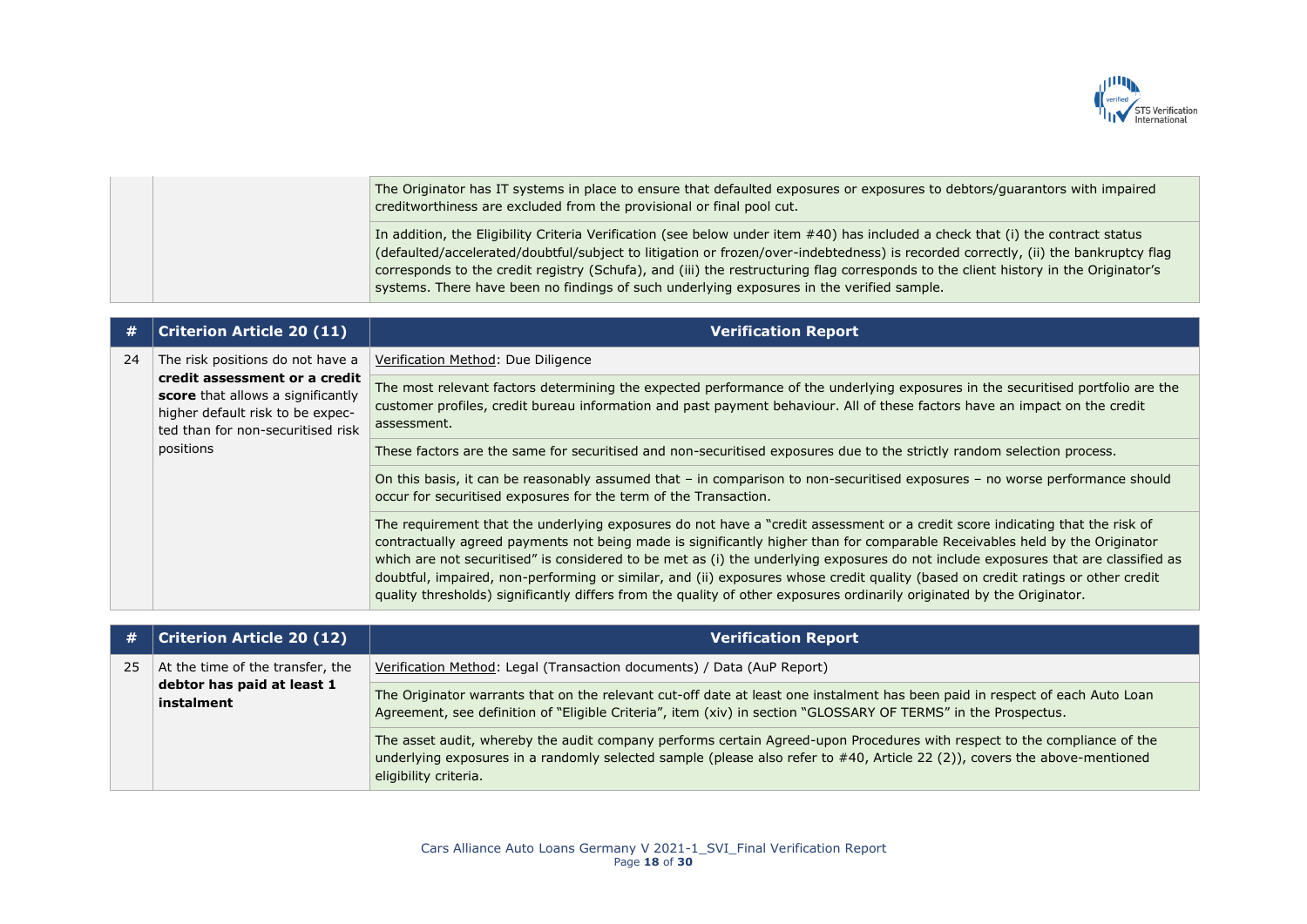

| #  | <b>Criterion Article 20 (13)</b>                                                                                                                         | <b>Verification Report</b>                                                                                                                                                                                                                                                                                                                                                                                                                                                                                                                                                                                                                                                                                                                                                                                                                 |
|----|----------------------------------------------------------------------------------------------------------------------------------------------------------|--------------------------------------------------------------------------------------------------------------------------------------------------------------------------------------------------------------------------------------------------------------------------------------------------------------------------------------------------------------------------------------------------------------------------------------------------------------------------------------------------------------------------------------------------------------------------------------------------------------------------------------------------------------------------------------------------------------------------------------------------------------------------------------------------------------------------------------------|
| 26 | The repayment of the securi-<br>tisation position should not be<br>predominantly dependent on<br>the sale of assets securing the<br>underlying exposures | Verification Method: Legal (Transaction documents) / Due Diligence / Data                                                                                                                                                                                                                                                                                                                                                                                                                                                                                                                                                                                                                                                                                                                                                                  |
|    |                                                                                                                                                          | As presented and discussed in the Due Diligence and disclosed in the Due Diligence Presentation, the Transaction has been<br>structured not to be predominantly dependent on the sale of the cars or other assets securing the Transferred Receivables. The<br>repayment is entirely linked to the repayment of the auto loan receivables; the repayment of the auto loan receivables in turn is<br>not contingent and does not depend on the sale of the cars which serve as collateral for the Receivables. As demonstrated during<br>the Due Diligence and disclosed in the Due Diligence Presentation, the Originator's underwriting focuses on the creditworthiness<br>of its debtors rather than on the recoveries derived from the sale of the cars or other assets securing the Transferred Receivables<br>in the case of default. |
| #  | <b>Criterion Article 21 (1)</b>                                                                                                                          | <b>Verification Report</b>                                                                                                                                                                                                                                                                                                                                                                                                                                                                                                                                                                                                                                                                                                                                                                                                                 |
| 27 | Risk retention (Art. 6.1 of the<br>Securitisation Regulation),<br>usually by the Originator                                                              | Verification Method: Legal (Transaction documents) / Due Diligence                                                                                                                                                                                                                                                                                                                                                                                                                                                                                                                                                                                                                                                                                                                                                                         |
|    |                                                                                                                                                          | The material net economic interest in the securitisation ("risk retention") of at least 5% will be held by RCI Banque S.A.,<br>Niederlassung Deutschland as the Originator and as the Retention Holder, see section "SECURITISATION REGULATION<br>COMPLIANCE", subsection "Retention Requirements under the Securitisation Regulation" in the Prospectus.                                                                                                                                                                                                                                                                                                                                                                                                                                                                                  |
|    |                                                                                                                                                          | The type of risk retention will be a combination of (i) the entire Class C Notes tranche and (ii) overcollateralization created by the<br>aggregate Principal Outstanding Balance of the underlying exposures exceeding the net discounted principal balance of underlying<br>exposures in accordance with Article 6(3)(d) of Securitisation Regulation and specified in more detail in Article 8 of the RTS on<br>Risk Retention. In addition, the Originator holds the Units issued by the SPV, representing profit-extraction instruments which are<br>mandatory for the establishment of the SPV in the form of a "Fonds Commun de Titrisation" under French Law.                                                                                                                                                                      |
|    |                                                                                                                                                          | The Investor Reports will also set out monthly confirmation regarding the continued holding of the originally retained exposures<br>by the Seller, as confirmed by the Originator.                                                                                                                                                                                                                                                                                                                                                                                                                                                                                                                                                                                                                                                         |
|    |                                                                                                                                                          | The Prospectus includes the undertaking by the Originator that the risk retention requirements will be fulfilled at closing and<br>during the lifetime of the transaction.                                                                                                                                                                                                                                                                                                                                                                                                                                                                                                                                                                                                                                                                 |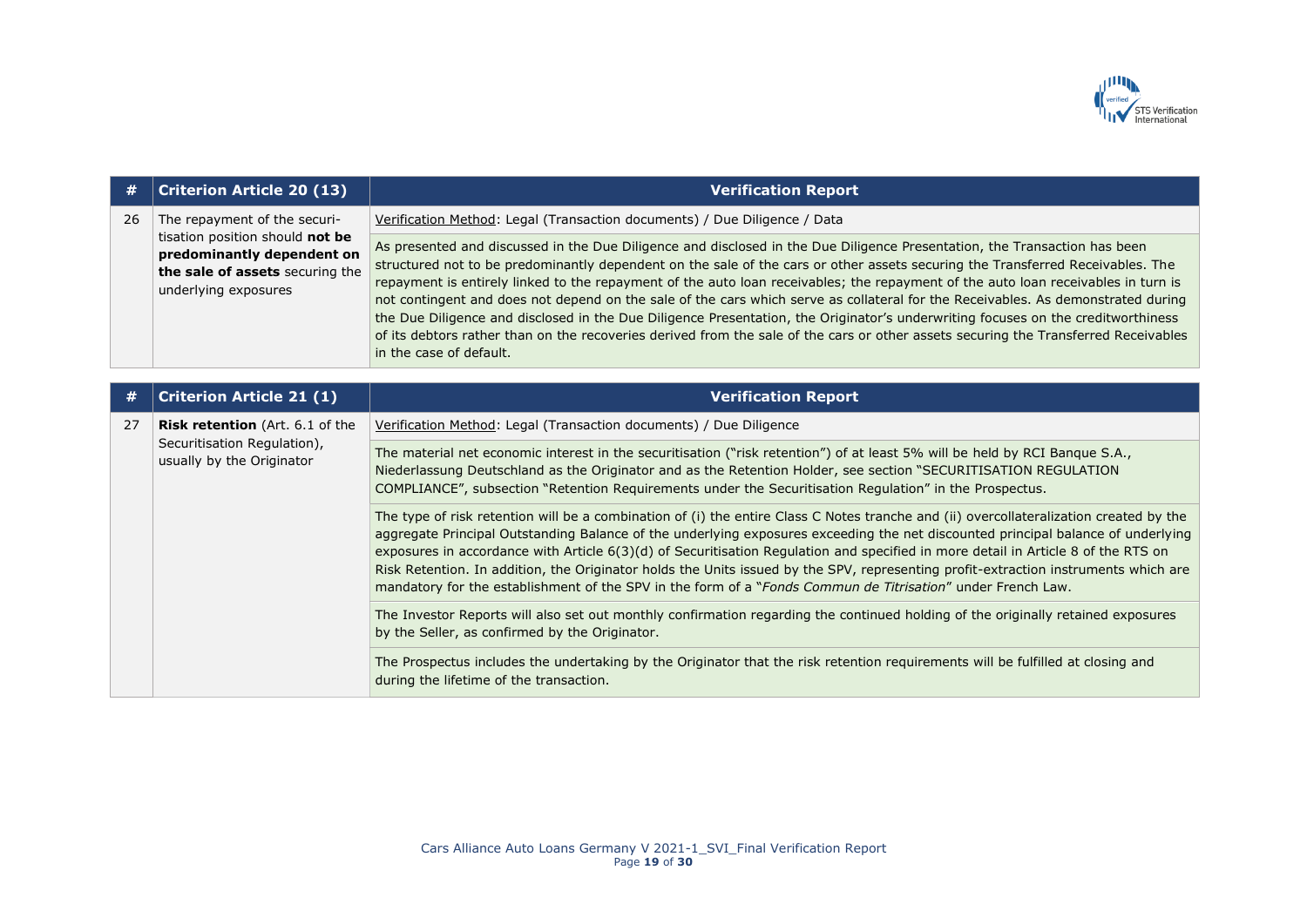

| #  | <b>Criterion Article 21 (2)</b>                                                                                                 | <b>Verification Report</b>                                                                                                                                                                                                                                                                                                                                                                                                                                                                                                                                                                                                                                                                                                                                                                                  |
|----|---------------------------------------------------------------------------------------------------------------------------------|-------------------------------------------------------------------------------------------------------------------------------------------------------------------------------------------------------------------------------------------------------------------------------------------------------------------------------------------------------------------------------------------------------------------------------------------------------------------------------------------------------------------------------------------------------------------------------------------------------------------------------------------------------------------------------------------------------------------------------------------------------------------------------------------------------------|
| 28 | <b>Appropriate hedging of</b><br>interest rate and currency risks,<br>no derivatives as underlying risk<br>positions $(I / II)$ | Verification Method: Due Diligence                                                                                                                                                                                                                                                                                                                                                                                                                                                                                                                                                                                                                                                                                                                                                                          |
|    |                                                                                                                                 | Since the loan receivables are fixed rate and the Class A Notes are floating rate, interest rate risks arise from such mismatch.<br>Both assets and liabilities of the Issuer are EUR denominated hence no currency risk occurs.                                                                                                                                                                                                                                                                                                                                                                                                                                                                                                                                                                            |
|    |                                                                                                                                 | Interest rate risks in relation to the Class A Notes are hedged appropriately with a combined fixed-floating interest rate swap<br>between the Issuer and the Originator acting as Issuer Swap Counterparty (the "Issuer Swap Agreement") where the swap<br>notional is equal to the Class A Notes' balance. Should any trigger event (in particular a failure to pay by the Issuer Swap<br>Counterparty) under the Issuer Swap Agreement occur, a Stand-by Swap Agreement will replace the Issuer Swap Agreement and<br>the Stand-by Swap Provider (Société Générale) will replace the Issuer Swap Counterparty. Please refer to the section "THE<br>ISSUER SWAP DOCUMENTS" in the Prospectus. Both, the swap agreements and the Class A Notes contain a floor of zero for the<br>1-M-Euribor plus spread. |
|    |                                                                                                                                 | The Issuer has not entered into derivative contracts for any other purposes than the hedging of interest rate risk nor does the<br>pool of underlying exposures include derivatives, see section "SECURITISATION REGULATION COMPLIANCE" in the Prospectus.                                                                                                                                                                                                                                                                                                                                                                                                                                                                                                                                                  |

| #  | <b>Criterion Article 21 (2)</b>                                                        | <b>Verification Report</b>                                                                                                                                                                                                                                             |
|----|----------------------------------------------------------------------------------------|------------------------------------------------------------------------------------------------------------------------------------------------------------------------------------------------------------------------------------------------------------------------|
| 29 | Appropriate hedging of interest                                                        | Verification Method: Legal (Transaction documents)                                                                                                                                                                                                                     |
|    | rate and currency risks, no<br>derivatives as underlying risk<br>positions $(II / II)$ | The legal instruments used by the Issuer to hedge interest rate risks are the Issuer Swap Agreement and the Stand-by Swap<br>Agreement.                                                                                                                                |
|    |                                                                                        | Both, the Issuer Swap Agreement and the Stand-by Swap Agreement consider any potential asset liability mismatch by<br>referencing to the outstanding notes balance, and both agreements are based on the 2002 ISDA Master Agreement as established<br>market standard. |
|    |                                                                                        | The requirements for eligible swap counterparties and triggers that require a posting of collateral and termination events are<br>market standard in international structured finance.                                                                                 |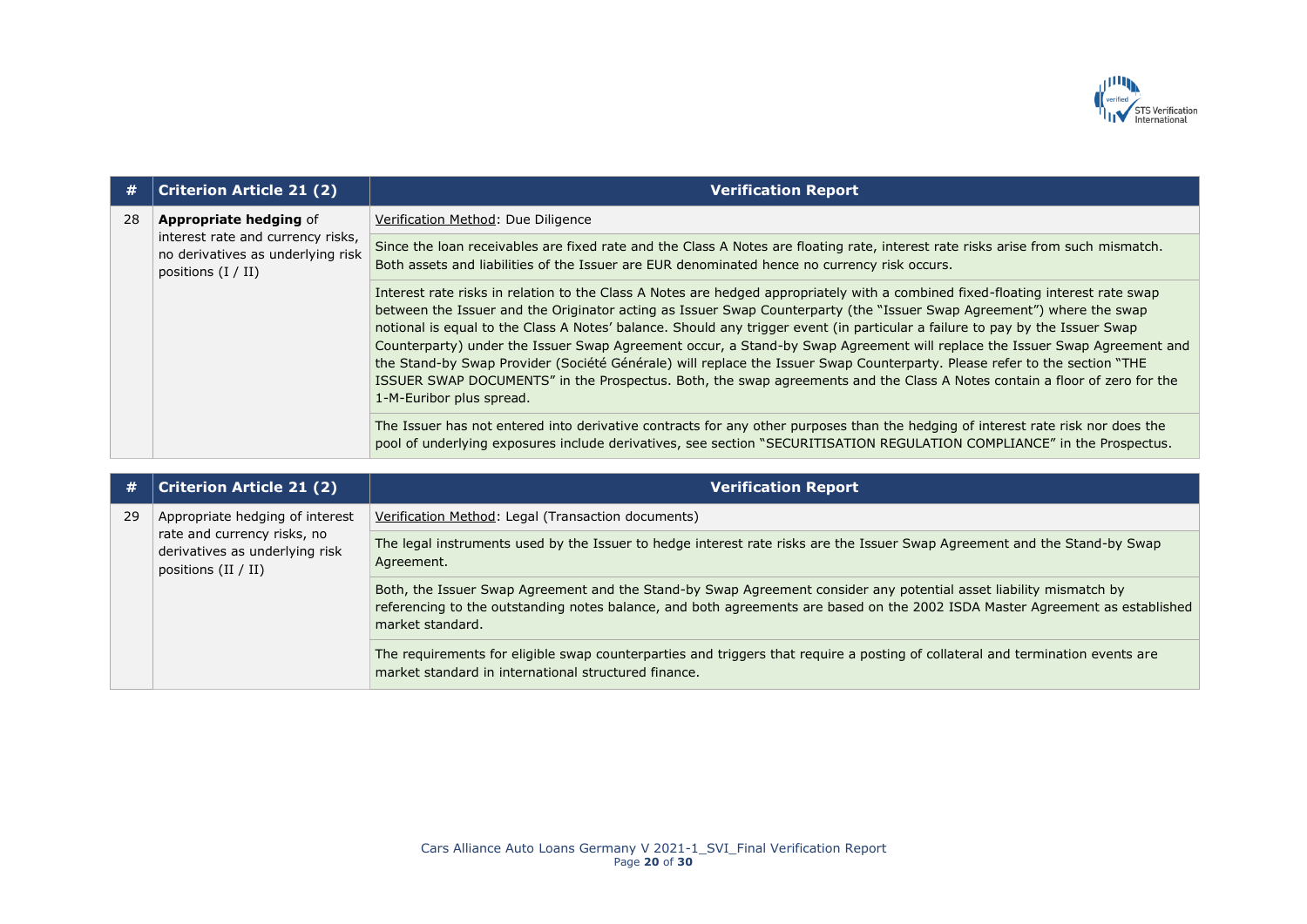

| #  | <b>Criterion Article 21 (3)</b>                         | <b>Verification Report</b>                                                                                                                                                                                                                                                                                                                                                                                                       |
|----|---------------------------------------------------------|----------------------------------------------------------------------------------------------------------------------------------------------------------------------------------------------------------------------------------------------------------------------------------------------------------------------------------------------------------------------------------------------------------------------------------|
| 30 | Generally used reference rates<br>for interest payments | Verification Method: Legal (Transaction documents)                                                                                                                                                                                                                                                                                                                                                                               |
|    |                                                         | No reference rates apply to the Transferred Receivables which bear fixed interest rates.                                                                                                                                                                                                                                                                                                                                         |
|    |                                                         | The Class A Notes will bear interest at floating rates based on 1-M-Euribor, see definition of the "Applicable Reference Rate" in the<br>Prospectus, constituting a market standard reference rate. Appropriate language is in place in case Euribor should be<br>discontinued, see the definitions of "Benchmark Rate Modification Event" and "Alternative Benchmark Rate" in section "GLOSSARY<br>OF TERMS" in the Prospectus. |
|    |                                                         | The remuneration of the amounts standing on the Issuer Bank Accounts will be based on €STR, constituting a market standard<br>reference rate.                                                                                                                                                                                                                                                                                    |
|    |                                                         | Currency hedges are not provided for in the transaction structure (see above under #28).                                                                                                                                                                                                                                                                                                                                         |

| #  | <b>Criterion Article 21 (4)</b>                                                                     | <b>Verification Report</b>                                                                                                                                                                                                                                                                                                                                                                                                                                                                                                                                                                  |
|----|-----------------------------------------------------------------------------------------------------|---------------------------------------------------------------------------------------------------------------------------------------------------------------------------------------------------------------------------------------------------------------------------------------------------------------------------------------------------------------------------------------------------------------------------------------------------------------------------------------------------------------------------------------------------------------------------------------------|
| 31 | Requirements in the event of $\parallel$<br>an enforcement or delivery of<br>an acceleration notice | Verification Method: Legal (Transaction documents)                                                                                                                                                                                                                                                                                                                                                                                                                                                                                                                                          |
|    |                                                                                                     | After the occurrence of an Accelerated Amortisation Event, the Revolving Period will automatically end and the Accelerated<br>Amortisation Period shall begin which means that the priority of payments will change in accordance with the "Accelerated"<br>Amortisation Period Priority of Payments", please refer to the section "OPERATION OF THE ISSUER", subsection "Accelerated<br>Amortisation Period Priority of Payments" of the Prospectus. The following conditions will be fulfilled following an Accelerated<br>Amortisation Event according to the Transaction documentation: |
|    |                                                                                                     | no cash will be retained with the Issuer, see section "OPERATION OF THE ISSUER", subsection "Accelerated Amortisation<br>(a)<br>Period Priority of Payments" of the Prospectus.                                                                                                                                                                                                                                                                                                                                                                                                             |
|    |                                                                                                     | the principal receipts from the underlying exposures will be used for the fully sequential amortisation of the securitisation<br>(b)<br>positions as determined by the seniority of the securitisation position, see section "OPERATION OF THE ISSUER", subsection<br>"Accelerated Amortisation Period Priority of Payments" of the Prospectus.                                                                                                                                                                                                                                             |
|    |                                                                                                     | interest and principal payments are first made for the Class A Notes and then interest and principal payments are made for<br>(C)<br>the subsequent Notes, hence repayments are not reversed with regard to their seniority.                                                                                                                                                                                                                                                                                                                                                                |
|    |                                                                                                     | no automatic liquidation or sale of risk positions or assets is provided for under the Issuer Transaction Documents.<br>(d)                                                                                                                                                                                                                                                                                                                                                                                                                                                                 |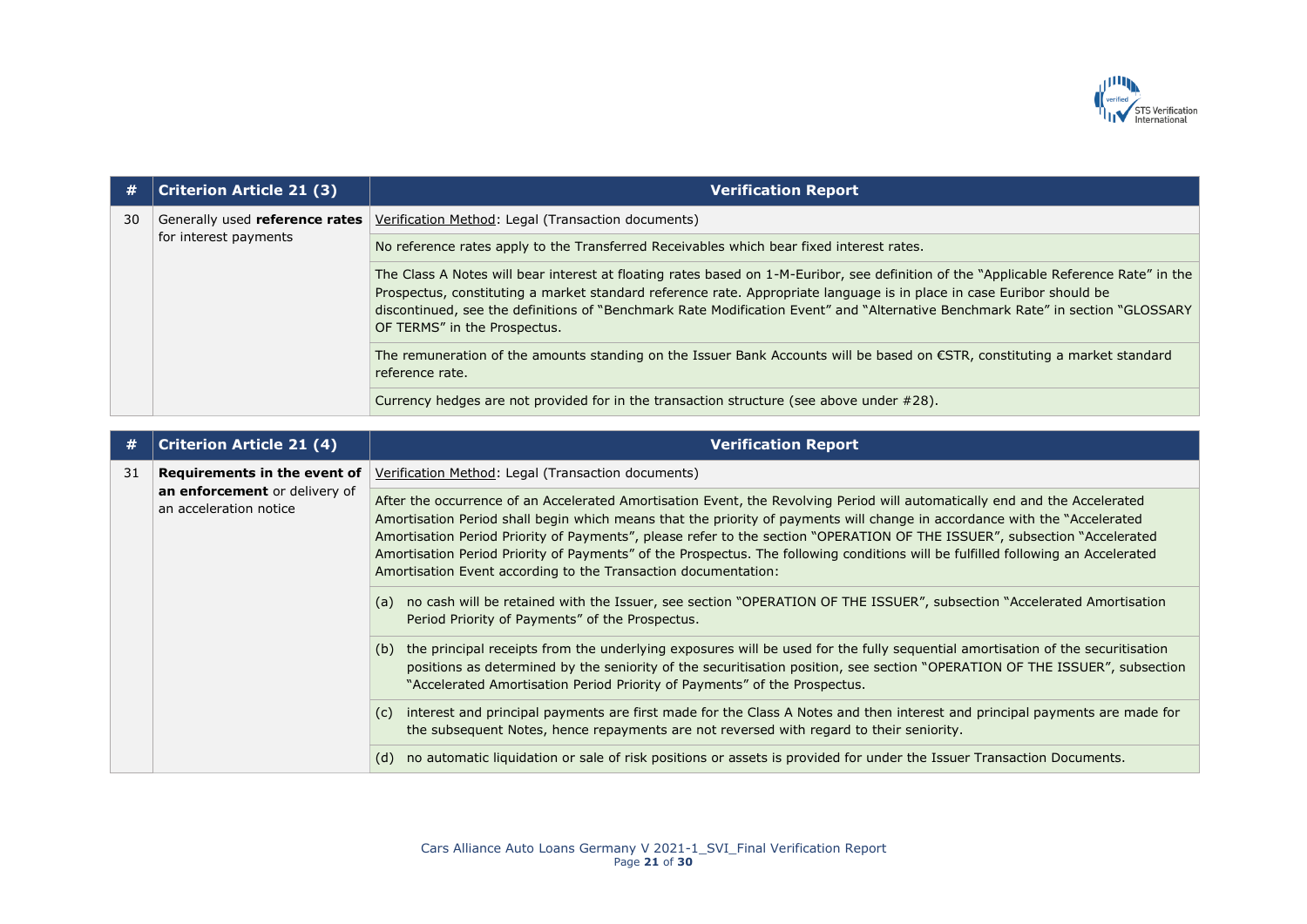

| #  | <b>Criterion Article 21 (5)</b>                                           | <b>Verification Report</b>                                                              |
|----|---------------------------------------------------------------------------|-----------------------------------------------------------------------------------------|
| 32 | <b>back</b> in the event of a deterio-<br>ration in portfolio quality for | <b>Sequential repayment as fall-</b> Verification Method: Legal (Transaction documents) |
|    |                                                                           | The Transaction has a strictly sequential priority of payment.                          |
|    | Transactions that feature a non-                                          |                                                                                         |
|    | sequential priority of                                                    |                                                                                         |
|    | payments                                                                  |                                                                                         |

| #  | <b>Criterion Article 21 (6)</b>                                                                                              | <b>Verification Report</b>                                                                                                                                                                                                                                                                                                                                                                                                                                                                                                                                                                          |
|----|------------------------------------------------------------------------------------------------------------------------------|-----------------------------------------------------------------------------------------------------------------------------------------------------------------------------------------------------------------------------------------------------------------------------------------------------------------------------------------------------------------------------------------------------------------------------------------------------------------------------------------------------------------------------------------------------------------------------------------------------|
| 33 | Early amortisation provisions or<br>triggers for termination of the<br>revolving phase to include at<br>least the following: | Verification Method: Legal (Transaction documents)                                                                                                                                                                                                                                                                                                                                                                                                                                                                                                                                                  |
|    |                                                                                                                              | General: The Issuer will only be allowed to purchase Additional Receivables until a Revolving Period Termination Event (see<br>definition in section "GLOSSARY OF TERMS" in the Prospectus) has occurred. Thus, the Revolving Period will end upon the<br>occurrence of a Revolving Period Termination Event. The following events trigger a Revolving Period Termination:                                                                                                                                                                                                                          |
|    | a) deterioration in the credit<br>quality of the underlying<br>exposures below a<br>predefined threshold                     | A deterioration in the credit quality of the Transferred Receivables to or below a predetermined threshold (measured by the<br>Cumulative Gross Loss Ratio and the Average Net Margin during the life of the Transaction, as set out in items (f) and (k) of the<br>definition of Revolving Period Termination Event).                                                                                                                                                                                                                                                                              |
|    | b) insolvency-related events in<br>relation to the Originator or<br>the Servicer                                             | The occurrence of an insolvency-related event with regard to the Originator/Servicer or a default by the Originator/Servicer on<br>payment obligations or non-monetary obligations or the occurrence of a regulatory event (e.g. withdrawal of the banking license),<br>see the definitions of "Seller Event of Default" and "Servicer Event of Default" in the Prospectus as well as items (a) and (b) of the<br>definition of Revolving Period Termination Event. The occurrence of a Servicer Event of Default will also trigger the replacement of<br>the Servicer with a Replacement Servicer. |
|    | c) decline in value of the under-<br>lying exposures below a<br>predefined threshold                                         | The value of the Transferred Receivables held by the Issuer falls below a predetermined threshold (measured by the Cumulative<br>Gross Loss Ratio and the Average Net Margin, see above).                                                                                                                                                                                                                                                                                                                                                                                                           |
|    | d) failure to generate sufficient<br>new underlying exposures<br>for replenishments under<br>revolving Transactions          | A failure to generate sufficient new receivables that meet the predetermined credit quality (as set out in items (i) and (j) of the<br>definition of Revolving Period Termination Event).                                                                                                                                                                                                                                                                                                                                                                                                           |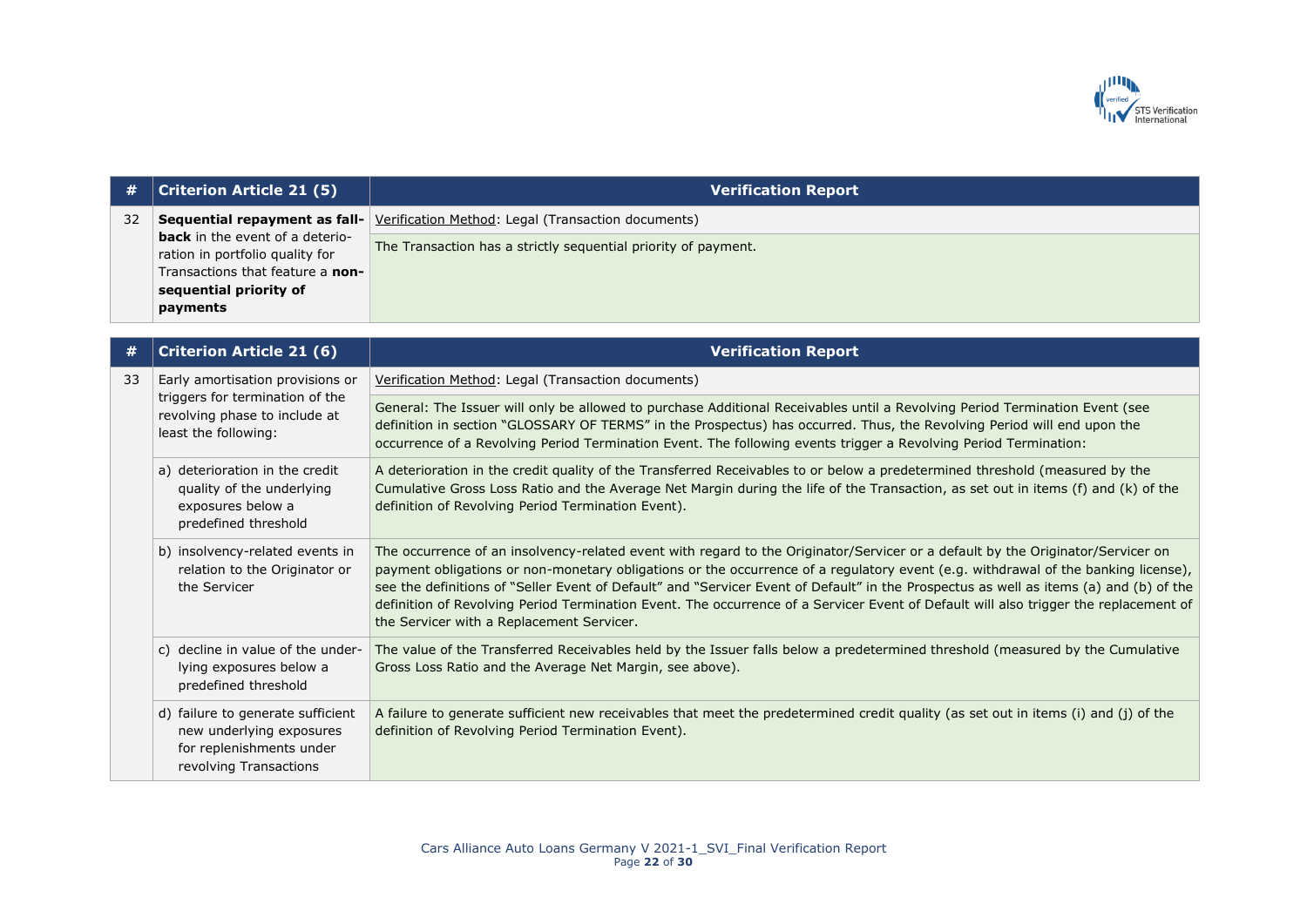

| #  | <b>Criterion Article 21 (7)</b>                                                                                                                                                        | <b>Verification Report</b>                                                                                                                                                                                                                                                                                                                                                                                                                                                                                                |
|----|----------------------------------------------------------------------------------------------------------------------------------------------------------------------------------------|---------------------------------------------------------------------------------------------------------------------------------------------------------------------------------------------------------------------------------------------------------------------------------------------------------------------------------------------------------------------------------------------------------------------------------------------------------------------------------------------------------------------------|
| 34 | <b>Clear rules</b> in the Transaction<br>documentation regarding<br>obligations, tasks and respon-<br>sibilities of the Servicer, trustees<br>and other ancillary service<br>providers | Verification Method: Legal (Transaction documents)                                                                                                                                                                                                                                                                                                                                                                                                                                                                        |
|    |                                                                                                                                                                                        | The Servicing Agreement provides for a clear specification of the contractual obligations, duties and responsibilities of the<br>Servicer, especially with regard to the servicing, monitoring, reporting and monthly advances to mitigate against commingling<br>risk, as well as the provisions for a potential replacement in case of a Servicer Termination Event, see summary of the Servicing<br>Agreement in section "SERVICING OF THE TRANSFERRED RECEIVABLES" of the Prospectus and the Servicing Agreement.     |
|    |                                                                                                                                                                                        | Similar provisions for the obligations, duties and responsibilities of the Management Company which is administering the Issuer<br>(EuroTitrisation), the Custodian (BNP PARIBAS Securities Services), the Issuer Account Bank (BNP PARIBAS Securities Services),<br>The Specially Dedicated Account Bank (Landesbank Hessen Thüringen Girozentrale), the Data Trustee (Wilmington Trust SP<br>Services) and other ancillary service providers are provided for in the Prospectus, see section "THE TRANSACTION PARTIES". |
|    |                                                                                                                                                                                        | The transaction documentation includes clear provisions that ensure the replacement of swap counterparties (both the Issuer<br>Swap Counterparty and the Issuer Stand-by Swap Provider, see above under #28 and #29), the Issuer Account Bank and the<br>Specially Dedicated Account Bank in the case of their default, insolvency, and other specified events, where applicable, see<br>section "TRIGGERS TABLES" of the Prospectus.                                                                                     |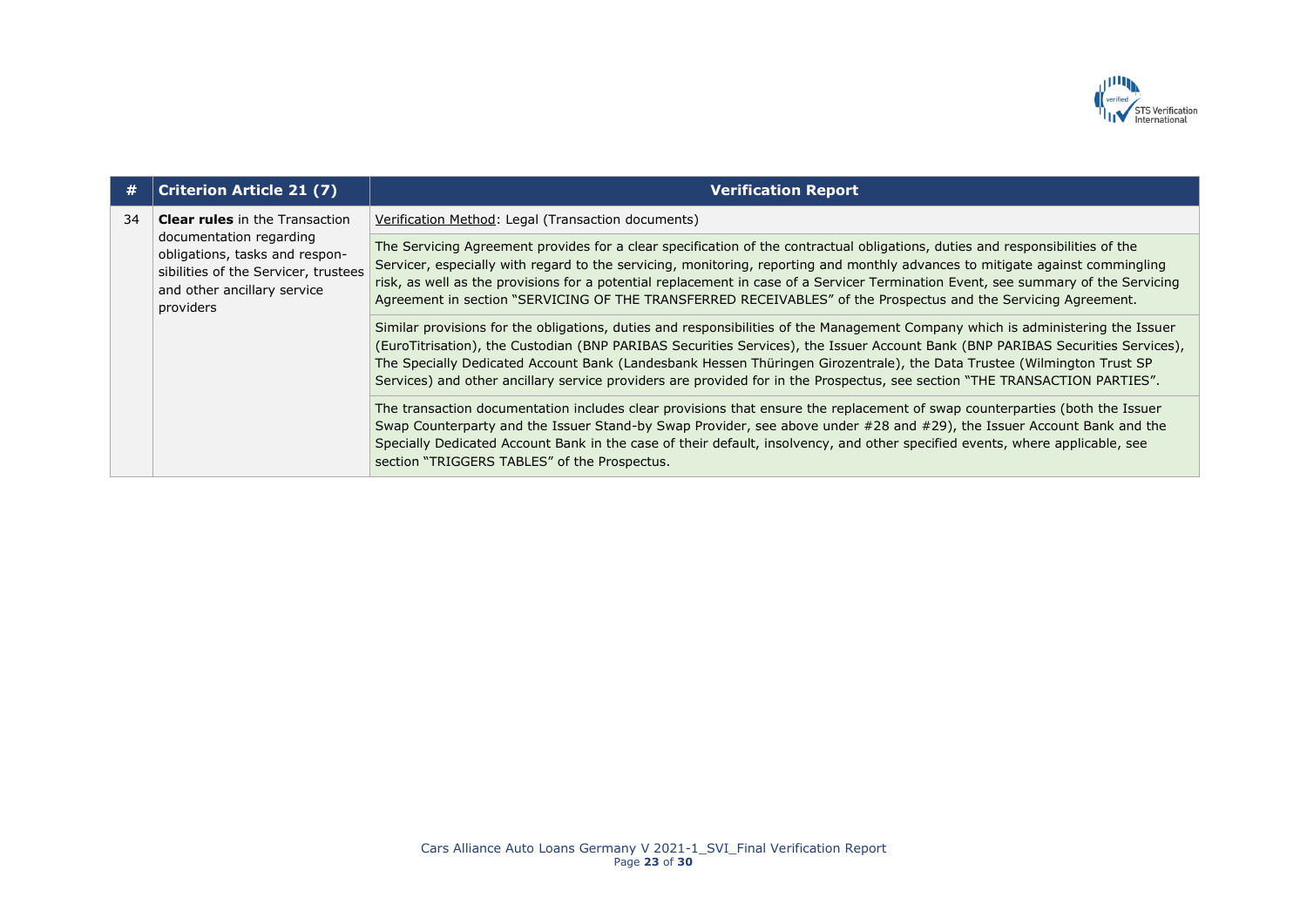

| #  | <b>Criterion Article 21 (8)</b>                                                                                                                    | <b>Verification Report</b>                                                                                                                                                                                                                                                                                                                                                                                                                                                               |
|----|----------------------------------------------------------------------------------------------------------------------------------------------------|------------------------------------------------------------------------------------------------------------------------------------------------------------------------------------------------------------------------------------------------------------------------------------------------------------------------------------------------------------------------------------------------------------------------------------------------------------------------------------------|
| 35 | <b>Experience of the Servicer</b><br>(management and senior staff)<br>in the servicing of exposures of<br>a similar nature to those<br>securitised | Verification Method: Regulatory (suitable proof) / Legal (Transaction documents) / Due Diligence                                                                                                                                                                                                                                                                                                                                                                                         |
|    |                                                                                                                                                    | The Seller (RCI Banque S.A. Niederlassung Deutschland) is appointed by the Issuer to act as Servicer under the Transaction. RCI<br>Banque S.A. Niederlassung Deutschland is the German branch of RCI Banque S.A., which is authorised as a credit institution by<br>the French Prudential Supervision and Resolution Authority and is admitted conducting banking activities under the German<br>Banking Act, see above under #17.                                                       |
|    |                                                                                                                                                    | The Prospectus contains information on the experience of RCI Bangue S.A. Niederlassung Deutschland as a Seller and Servicer.<br>RCI Banque S.A. Niederlassung Deutschland has successfully executed six securitisations of loan receivables since 2007; its<br>management board and the senior staff have a longstanding experience in the origination and servicing of exposures of a similar<br>nature to those securitised under the Transaction.                                     |
|    |                                                                                                                                                    | The experience and expertise of the management and the senior staff has been confirmed during the Due Diligence.                                                                                                                                                                                                                                                                                                                                                                         |
|    |                                                                                                                                                    | As a result, RCI Banque S.A. Niederlassung Deutschland as Servicer is deemed to have the relevant expertise as an entity being<br>active as Servicer of Ioan receivables for of more than 20 years (taking the merger of Renault Bank and Nissan Bank in 2000 as a<br>quideline, and far longer if considering the predecessor institutions) and as Servicer of loan receivables securitisations for more<br>than 14 years, and no contrary findings were observed in the Due Diligence. |
|    |                                                                                                                                                    |                                                                                                                                                                                                                                                                                                                                                                                                                                                                                          |

| #  | Criterion Article 21 (8)                                                | <b>Verification Report</b>                                                                                                                                                                                                                                                           |
|----|-------------------------------------------------------------------------|--------------------------------------------------------------------------------------------------------------------------------------------------------------------------------------------------------------------------------------------------------------------------------------|
| 36 | Appropriate and well documen-                                           | Verification Method: Regulatory (suitable proof) / Due Diligence                                                                                                                                                                                                                     |
|    | ted risk management and<br>service policies, procedures<br>and controls | As a result of the regulatory status (see #35 above), RCI Banque S.A., Niederlassung Deutschland has well established<br>procedures with regard to risk management, servicing and internal control systems in place, and no contrary findings were<br>observed in the Due Diligence. |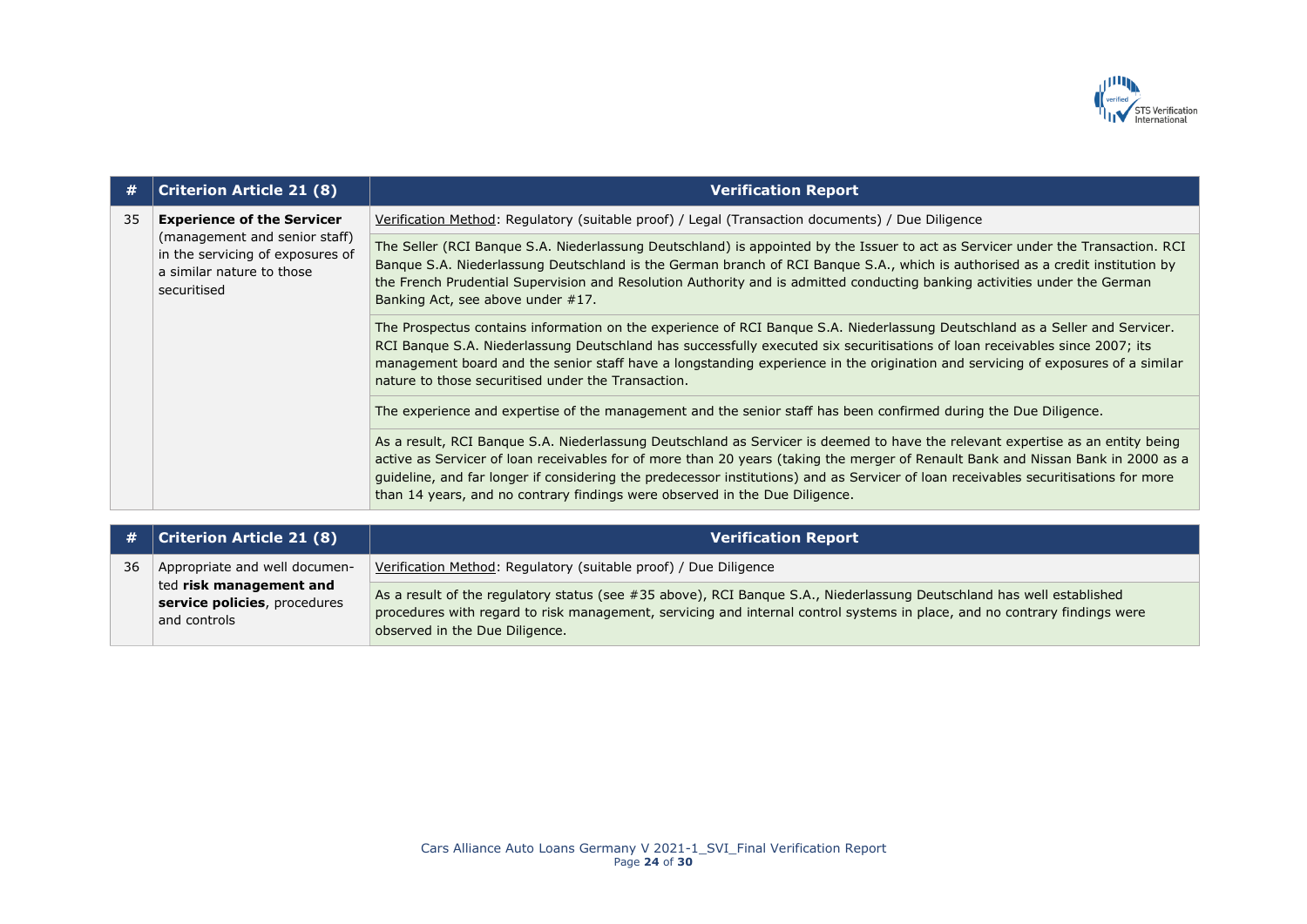

| #  | <b>Criterion Article 21 (9)</b>                                                                                                                    | <b>Verification Report</b>                                                                                                                                                                                                                                                                                                                                                                                                                                                                 |
|----|----------------------------------------------------------------------------------------------------------------------------------------------------|--------------------------------------------------------------------------------------------------------------------------------------------------------------------------------------------------------------------------------------------------------------------------------------------------------------------------------------------------------------------------------------------------------------------------------------------------------------------------------------------|
| 37 | Clear and coherent definitions,                                                                                                                    | Verification Method: Legal (Transaction documents) / Due Diligence                                                                                                                                                                                                                                                                                                                                                                                                                         |
|    | regulations and possible<br>measures with regard to the<br>servicing of non-performing<br>exposures, specification of the<br>priorities of payment | The credit and collection policy of RCI Banque S.A. Niederlassung Deutschland (see section "SERVICING OF THE TRANSFERRED<br>RECEIVABLES" of the Prospectus) must be complied with in respect of the servicing of the Transferred Receivables and the related<br>collateral by the Servicer in accordance with the Servicing Agreement. Section "UNDERWRITING AND MANAGEMENT<br>PROCEDURES" of the Prospectus contains a description of procedures related to:                              |
|    |                                                                                                                                                    | • Returned direct debit amounts<br>• Collection process for delinquent receivables<br>• Procedures relating to the deferment of customer payments                                                                                                                                                                                                                                                                                                                                          |
|    |                                                                                                                                                    | • Termination of contracts                                                                                                                                                                                                                                                                                                                                                                                                                                                                 |
|    |                                                                                                                                                    | • Car repossession<br>• Remarketing of repossessed cars<br>• Write-off of any remaining claim                                                                                                                                                                                                                                                                                                                                                                                              |
|    |                                                                                                                                                    | The Transaction Documents clearly specify the Priority of Payments (Revolving Period Priority of Payments, Amortisation Period<br>Priority of Payments and Accelerated Amortisation Period Priority of Payments), see section "OPERATION OF THE ISSUER",<br>subsection "Priority of Payments" of the Prospectus, and the event which trigger changes in such Priority of Payments, see<br>definition of "Accelerated Amortisation Event" in section "GLOSSARY OF TERMS" in the Prospectus. |
|    |                                                                                                                                                    | The loss definition used in the Transaction refers to the term "Defaulted Receivable" which means any Transferred Receivable in<br>respect of which:                                                                                                                                                                                                                                                                                                                                       |
|    |                                                                                                                                                    | (a) an Instalment remains unpaid by the Borrower for at least 180 calendar days after the corresponding Instalment Due Date;<br>the balance of the Borrower Ledger relating to this Transferred Receivable is negative after 62 calendar days following the<br>(b)<br>date of the sending of the termination letter (pursuant the German regulation);                                                                                                                                      |
|    |                                                                                                                                                    | in accordance with the Servicing Procedures, the servicing of the loan has been transferred to a recovery provider;<br>(c)<br>the related Car financed by the relevant Auto Loan Agreement has been repossessed by the Servicer;<br>(d)<br>the Auto Loan Agreement is written off or is terminated.<br>(e)                                                                                                                                                                                 |
|    |                                                                                                                                                    | This definition is consistently used in the Prospectus.                                                                                                                                                                                                                                                                                                                                                                                                                                    |
|    |                                                                                                                                                    | The procedures presented and discussed in the Due Diligence correspond to the description in the Prospectus and no contrary<br>findings could be observed.                                                                                                                                                                                                                                                                                                                                 |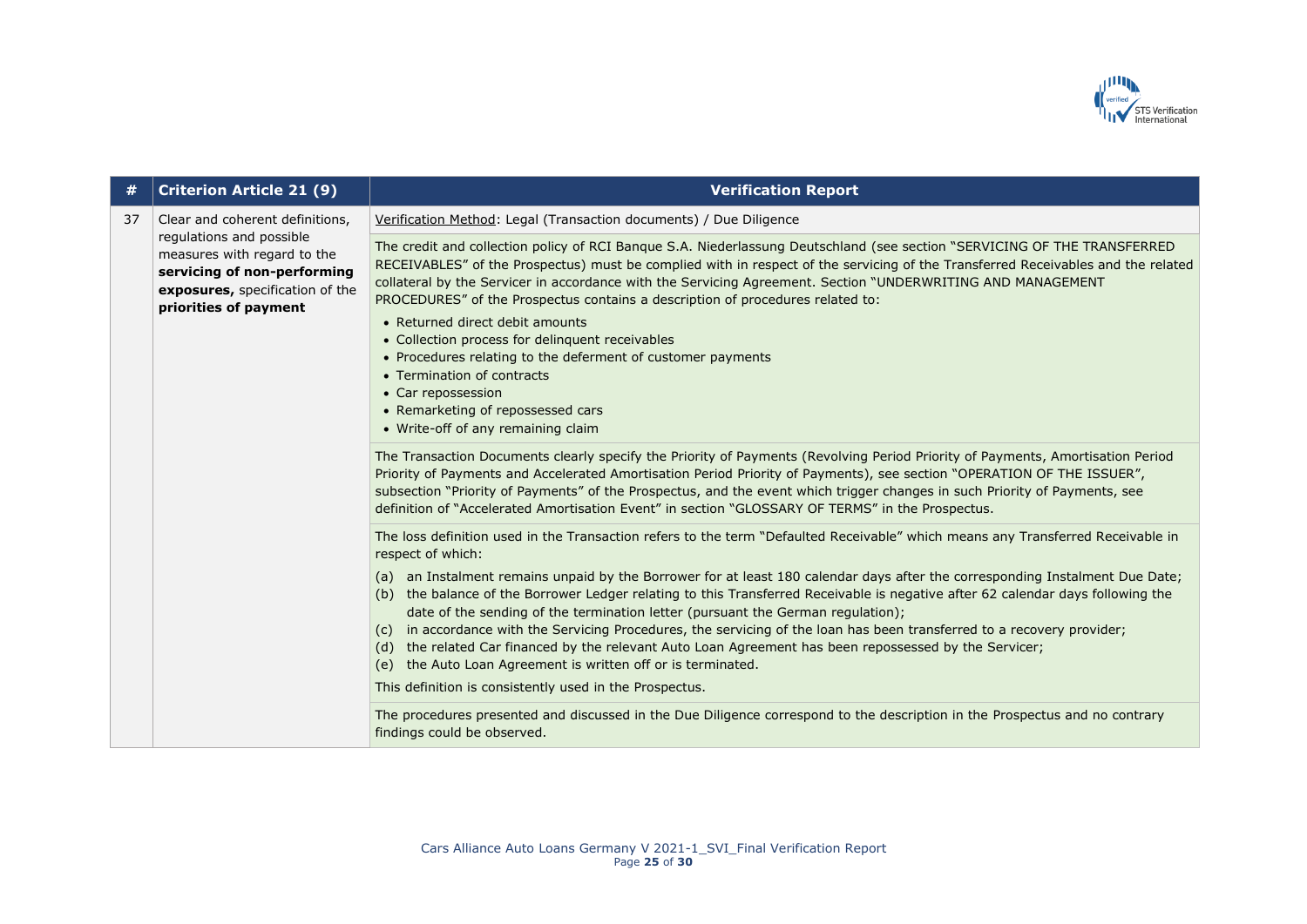

| #  | <b>Criterion Article 21 (10)</b>                                                                | <b>Verification Report</b>                                                                                                                                                                                                                                                                                                                                                                                                                  |
|----|-------------------------------------------------------------------------------------------------|---------------------------------------------------------------------------------------------------------------------------------------------------------------------------------------------------------------------------------------------------------------------------------------------------------------------------------------------------------------------------------------------------------------------------------------------|
| 38 | Clear rules in the event of<br><b>conflicts</b> between the different<br>classes of noteholders | Verification Method: Regulatory / Legal (Transaction documents)                                                                                                                                                                                                                                                                                                                                                                             |
|    |                                                                                                 | The Prospectus includes clear contractual regulations with regard to the voting rights of the Noteholders, the causes for and the<br>type of creditors' meetings, the quorum required for votes in general and depending on the nature of the decision, and the<br>organisation (physical/in writing/electronically) of such creditors' meetings. Please refer to section "OVERVIEW OF THE RIGHTS<br>OF THE NOTEHOLDERS" in the Prospectus. |
|    |                                                                                                 |                                                                                                                                                                                                                                                                                                                                                                                                                                             |
| #  | <b>Criterion Article 22 (1)</b>                                                                 | <b>Verification Report</b>                                                                                                                                                                                                                                                                                                                                                                                                                  |
| 39 | Provision of <b>historical perfor-</b><br>mance data before pricing                             | Verification Method: Legal (Transaction documents) / Due Diligence / Data                                                                                                                                                                                                                                                                                                                                                                   |
|    |                                                                                                 | The historical performance data provided by the Originator and disclosed in the Prospectus (section "HISTORICAL PERFORMANCE<br>DATA") include the following areas:                                                                                                                                                                                                                                                                          |
|    |                                                                                                 | Gross Losses (i.e. losses before recoveries) in static format (covering the period from Q1 2010 until Q2 2021), separate for<br>a)<br>the financings of new cars/used cars and for Amortising Loans/Balloon Loans                                                                                                                                                                                                                           |
|    |                                                                                                 | Net Losses (i.e. losses after recoveries) in static format (covering the period from Q1 2010 until Q2 2021), separate for the<br>b)<br>financings of new cars/used cars and for Amortising Loans/Balloon Loans                                                                                                                                                                                                                              |
|    |                                                                                                 | <b>Prepayments</b> measured as monthly prepayment rate (covering the period from January 2016 until June 2021)<br>C)                                                                                                                                                                                                                                                                                                                        |
|    |                                                                                                 | <b>Delinquencies</b> (covering the period from January 2016 until June 2021)<br>d)                                                                                                                                                                                                                                                                                                                                                          |
|    |                                                                                                 | Defaults (i.e. new defaulted receivables divided by the outstanding balance of all loans) and Write-offs (i.e. written-off<br>e)<br>receivables divided by the outstanding balance of all loans) in dynamic format (covering the period from Q1 2015 until Q2<br>2021), both separate for the financings of new cars/used cars and for Standard Loans/Balloon Loans                                                                         |

It should be noted that, except for the Delinquencies' data (which is based the portfolios securitised by Cars Alliance Auto Loans Germany and Cars Alliance Auto Loans Germany Master), the above historical performance data has been provided by the Originator in a detailed and consistent manner for the overall portfolio of substantially similar receivables covering a meaningful period of the credit cycle.

The above data history is provided prior to pricing (see section "HISTORICAL PERFORMANCE DATA" in the Prospectus) and covers a period of at least 5 years required under Article 22 (1) of the Securitisation Regulation.

Given that the most relevant factors determining the expected performance of the underlying exposures in the securitised portfolio, namely the factors described in #24, are the same as for the overall portfolio for which the above-mentioned historical performance data have been procured, comparability between the securitised portfolio and the Originator's overall portfolio ("substantially similar exposures") is ensured.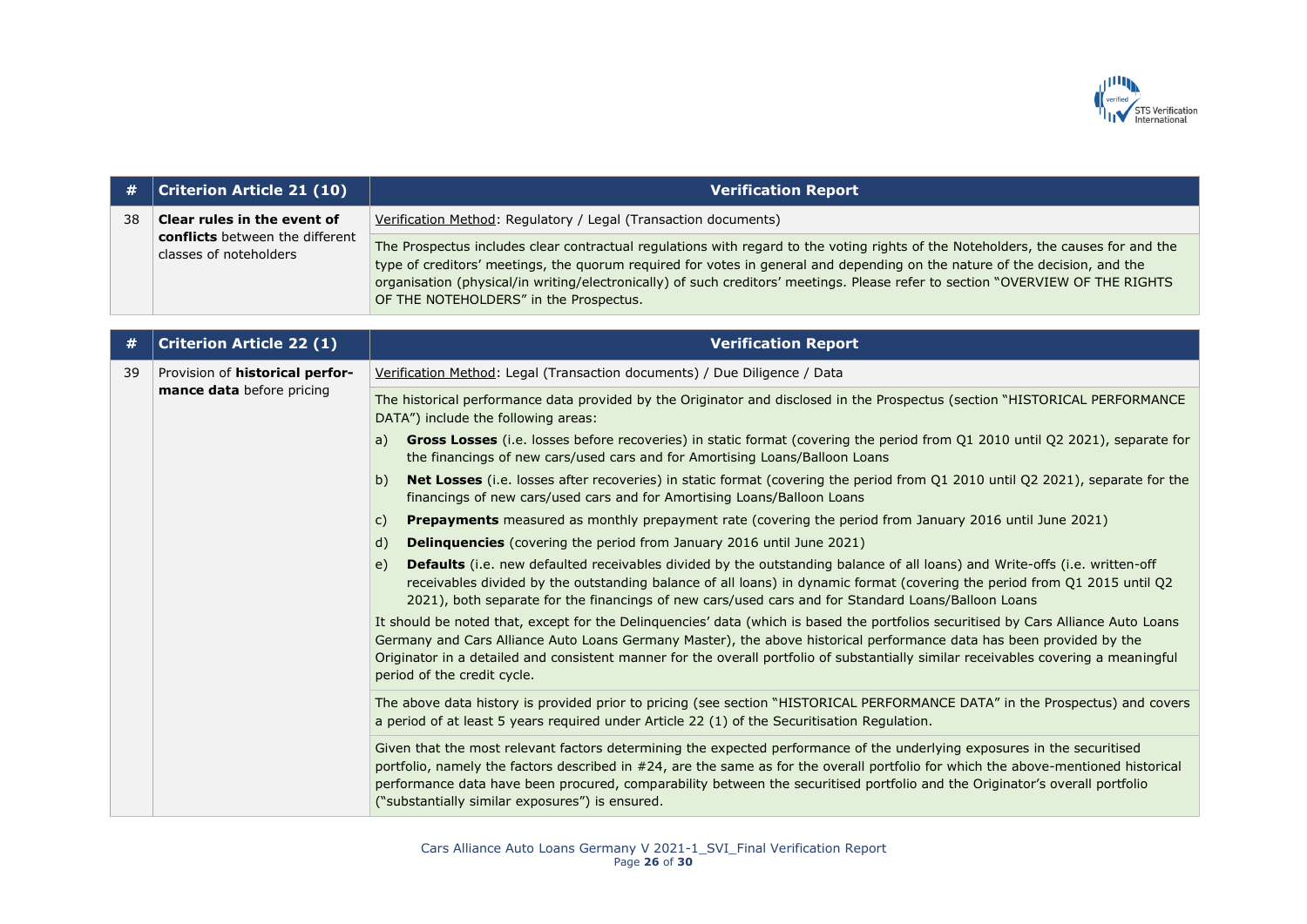

| #  | <b>Criterion Article 22 (2)</b>                                                            | <b>Verification Report</b>                                                                                                                                                                                                                                                                                                                                                                                                                                                                                                                                                                                                                                                                                                                                                                                                                                                                                                                                                                                                                                    |
|----|--------------------------------------------------------------------------------------------|---------------------------------------------------------------------------------------------------------------------------------------------------------------------------------------------------------------------------------------------------------------------------------------------------------------------------------------------------------------------------------------------------------------------------------------------------------------------------------------------------------------------------------------------------------------------------------------------------------------------------------------------------------------------------------------------------------------------------------------------------------------------------------------------------------------------------------------------------------------------------------------------------------------------------------------------------------------------------------------------------------------------------------------------------------------|
| 40 | Performance of an <b>asset audit</b>                                                       | Verification Method: Data (AuP Report)                                                                                                                                                                                                                                                                                                                                                                                                                                                                                                                                                                                                                                                                                                                                                                                                                                                                                                                                                                                                                        |
|    | on the basis of a sample and<br>defined audit steps (Agreed<br>upon Procedures, AuP) by an | The Originator has mandated a qualified and experienced audit firm to perform the asset audit followed by the audit firm. The<br>asset audit and the AuP include both of the following:                                                                                                                                                                                                                                                                                                                                                                                                                                                                                                                                                                                                                                                                                                                                                                                                                                                                       |
|    | external independent party                                                                 | a verification of the consistency of the information of the underlying exposures selected from the Originator's IT System with<br>a)<br>the information shown in the pdf file reproduction of the hard copies of the contracts (the "Pool Data Verification")                                                                                                                                                                                                                                                                                                                                                                                                                                                                                                                                                                                                                                                                                                                                                                                                 |
|    |                                                                                            | a verification of the compliance of the underlying exposures in the portfolio with the key eligibility criteria (the "Eligibility<br>b)<br>Criteria Verification"); and                                                                                                                                                                                                                                                                                                                                                                                                                                                                                                                                                                                                                                                                                                                                                                                                                                                                                       |
|    |                                                                                            | a verification that the data disclosed to investors in the Prospectus in respect of the underlying exposures is accurate (the<br>C)<br>"Prospectus Data Verification").                                                                                                                                                                                                                                                                                                                                                                                                                                                                                                                                                                                                                                                                                                                                                                                                                                                                                       |
|    |                                                                                            | The sample drawn for the Pool Data Verification is representative of the securitised portfolio, based on a reference pool as of cut-<br>off date 31 December 2020. This is ensured by a sufficiently large sample and random selection, applying a 95% confidence level.<br>The final report prepared by the audit firm with regards to the Pool Data Verification has been made available to SVI on 8 April<br>2021. The report confirms that the Pool Data Verification has occurred and that no significant adverse findings have been found.                                                                                                                                                                                                                                                                                                                                                                                                                                                                                                              |
|    |                                                                                            | The Eligibility Criteria Verification was performed by the audit firm based on the preliminary pool cut dated 30 June 2021. The<br>draft report prepared by the audit firm with regards to the Eligibility Criteria Verification has been made available to SVI on<br>27 September 2021. The draft report confirms that the Eligibility Criteria Verification has occurred and that no significant adverse<br>findings have been found.                                                                                                                                                                                                                                                                                                                                                                                                                                                                                                                                                                                                                       |
|    |                                                                                            | The Prospectus Data Verification was performed by the audit firm based on the final pool cut dated 30 September 2021. This<br>verification has been based on all underlying exposures (loan level data) and the scope comprises (i) that the information in the<br>stratification tables (please refer to section "STATISTICAL INFORMATION RELATING TO THE PORTFOLIO" in the Prospectus) and<br>(ii) the calculation of the weighted average lives of the Class A, Class B and Class C Notes offered to investors (see section<br>"WEIGHTED AVERAGE LIVES OF THE LISTED NOTES AND ASSUMPTIONS" of the Prospectus) correspond to the final pool cut. In<br>addition, certain Eligibility Criteria have been verified within the scope of the Prospectus Data Verification. The final report was<br>prepared by the audit firm with regards to the Prospectus Data Verification and was made available to SVI on 27 October 2021.<br>The final report confirms that the Prospectus Data Verification has occurred and that no adverse findings have been found. |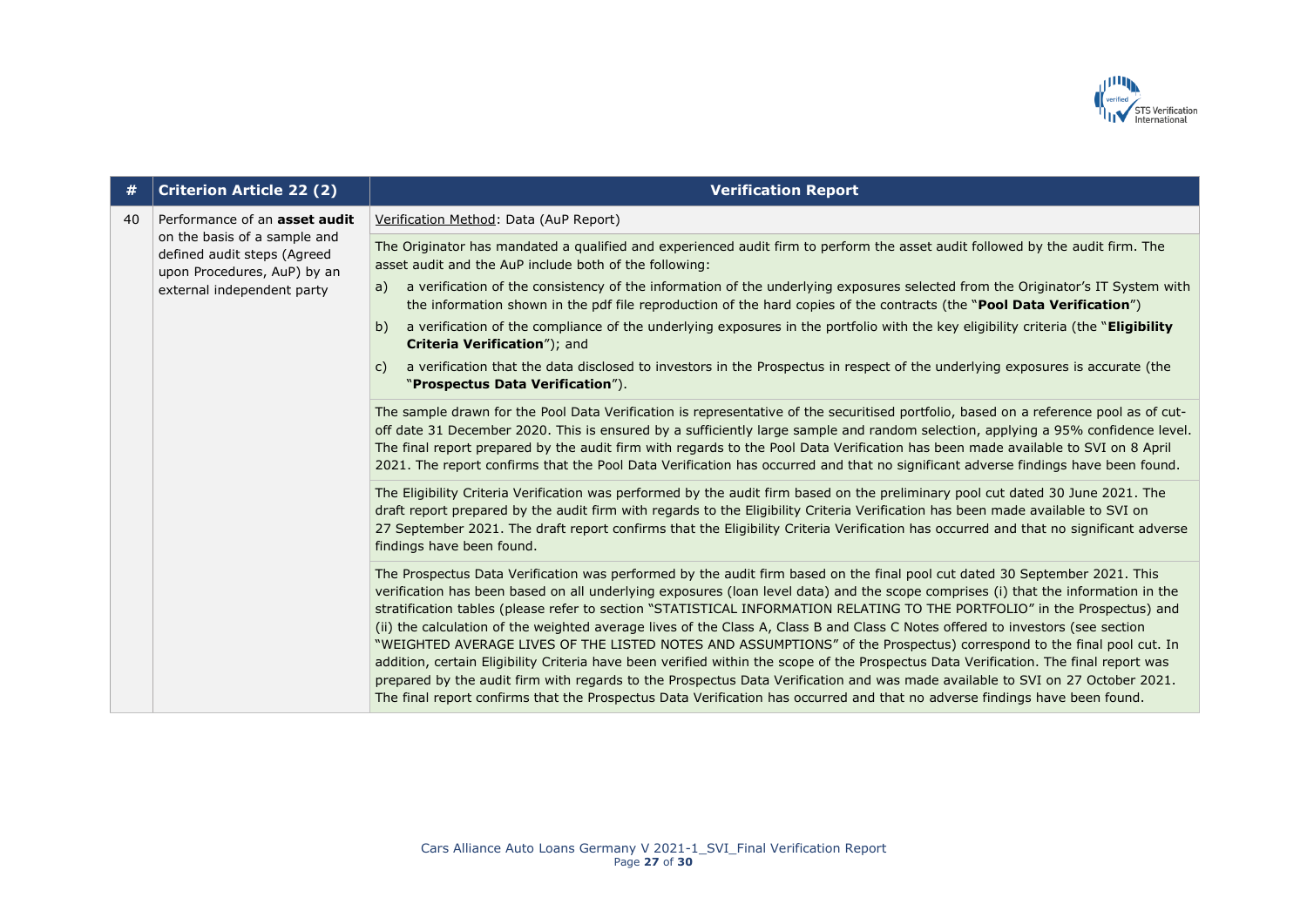

| #  | <b>Criterion Article 22 (3)</b>                                                                                                                                                                                                                                                      | <b>Verification Report</b>                                                                                                                                                                                                                                                                                                                                                                                                                                                                                                                                                                                                                                                                                                                                       |
|----|--------------------------------------------------------------------------------------------------------------------------------------------------------------------------------------------------------------------------------------------------------------------------------------|------------------------------------------------------------------------------------------------------------------------------------------------------------------------------------------------------------------------------------------------------------------------------------------------------------------------------------------------------------------------------------------------------------------------------------------------------------------------------------------------------------------------------------------------------------------------------------------------------------------------------------------------------------------------------------------------------------------------------------------------------------------|
| 41 | Provision of a precise liability<br>cash flow model to the<br>investors prior to pricing by the<br>Originator;<br>"precise" refers to the possibility<br>for the investor to calculate the<br>amortisation rate and, based on<br>this, the pricing of the<br>securitisation position | Verification Method: Legal (Transaction documents) / Due Diligence (Cash flow model)                                                                                                                                                                                                                                                                                                                                                                                                                                                                                                                                                                                                                                                                             |
|    |                                                                                                                                                                                                                                                                                      | The CF-Model has been prepared by Moody's Analytics on behalf of the Originator, and it is provided as web-based tool and can<br>be accessed via https://www.sfportal.com/deal/summary/YBI.CARSV20211. SVI has been granted access to the website and the<br>cash flow model for the CAALG V 2021-1 Transaction prior to announcement in order to perform the steps necessary to verify the<br>compliance under Article 22 (3) of the Securitisation Regulation. It should be noted that the statements below do reflect the result<br>of SVI's review of the functionality of the cash flow model and can be considered as a check of plausibility, however no assurance<br>can be given that the CF-Model does calculate correctly in each and every scenario. |
|    |                                                                                                                                                                                                                                                                                      | SVI has verified the model provided by Moody's Analytics, which accurately reflects the contractual relationships and cash flows<br>from and to the securitised portfolio, cash accounts, swap counterparties, Classes A, B and C Notes, the Originator/Servicer as<br>well as other parties involved (summarised as senior expenses).                                                                                                                                                                                                                                                                                                                                                                                                                           |
|    |                                                                                                                                                                                                                                                                                      | A wide range of different scenarios can be modelled, including but not limited to prepayments, delinquencies, defaults (gross<br>losses), recoveries, swap payments, coupon on the notes and senior expenses. Both size as well as timing of payments or<br>defaults can be varied. Also, digital scenarios such as default of swap counterparties (yes/no) or exercise of call options (yes/no)<br>can be considered. As a result, both base case scenarios for pricing as well as stress scenarios for credit analysis purposes can be<br>modelled.                                                                                                                                                                                                            |
|    |                                                                                                                                                                                                                                                                                      | The CF-Model is available since on or around 22 September 2021 and hence has been provided before pricing. It will be updated<br>before closing to incorporate the final pool cut and will, during the life of the Transaction, be updated on a regular basis.                                                                                                                                                                                                                                                                                                                                                                                                                                                                                                   |
|    |                                                                                                                                                                                                                                                                                      | The Originator undertakes to provide potential investors with the CF-Model upon request.                                                                                                                                                                                                                                                                                                                                                                                                                                                                                                                                                                                                                                                                         |

| #  | <b>Criterion Article 22 (4)</b>                                                                                                                                                                            | <b>Verification Report</b>                                                                                                                                                                                                                                                                                                                                                                                                                                                                                                                                                                                                                                                                                                                                                                            |
|----|------------------------------------------------------------------------------------------------------------------------------------------------------------------------------------------------------------|-------------------------------------------------------------------------------------------------------------------------------------------------------------------------------------------------------------------------------------------------------------------------------------------------------------------------------------------------------------------------------------------------------------------------------------------------------------------------------------------------------------------------------------------------------------------------------------------------------------------------------------------------------------------------------------------------------------------------------------------------------------------------------------------------------|
| 42 | For residential mortgage loan                                                                                                                                                                              | Verification Method: Legal (Transaction documents) / Due Diligence                                                                                                                                                                                                                                                                                                                                                                                                                                                                                                                                                                                                                                                                                                                                    |
|    | and auto loan/auto leasing<br>portfolios: publication of<br>information on the<br>environmental performance<br>of the assets financed by such<br>underlying exposures (energy<br>performance certificates) | The Originator has confirmed that information on the environmental performance of the assets financed by such underlying<br>exposures (in this case: auto loans) is currently not captured in its internal database or IT systems and hence not available for<br>reporting in this Transaction. However, the Seller is currently using its best efforts to prepare itself so that it is technically able to<br>source such information on the environmental performance of the Cars related to Transferred Receivables as soon as possible in<br>accordance with Article 22(4) of the Securitisation Regulation, see section "SECURITISATION REGULATION COMPLIANCE",<br>subsection "Article 22 (Requirements relating to transparency) of the Securitisation Regulation", item (4) in the Prospectus. |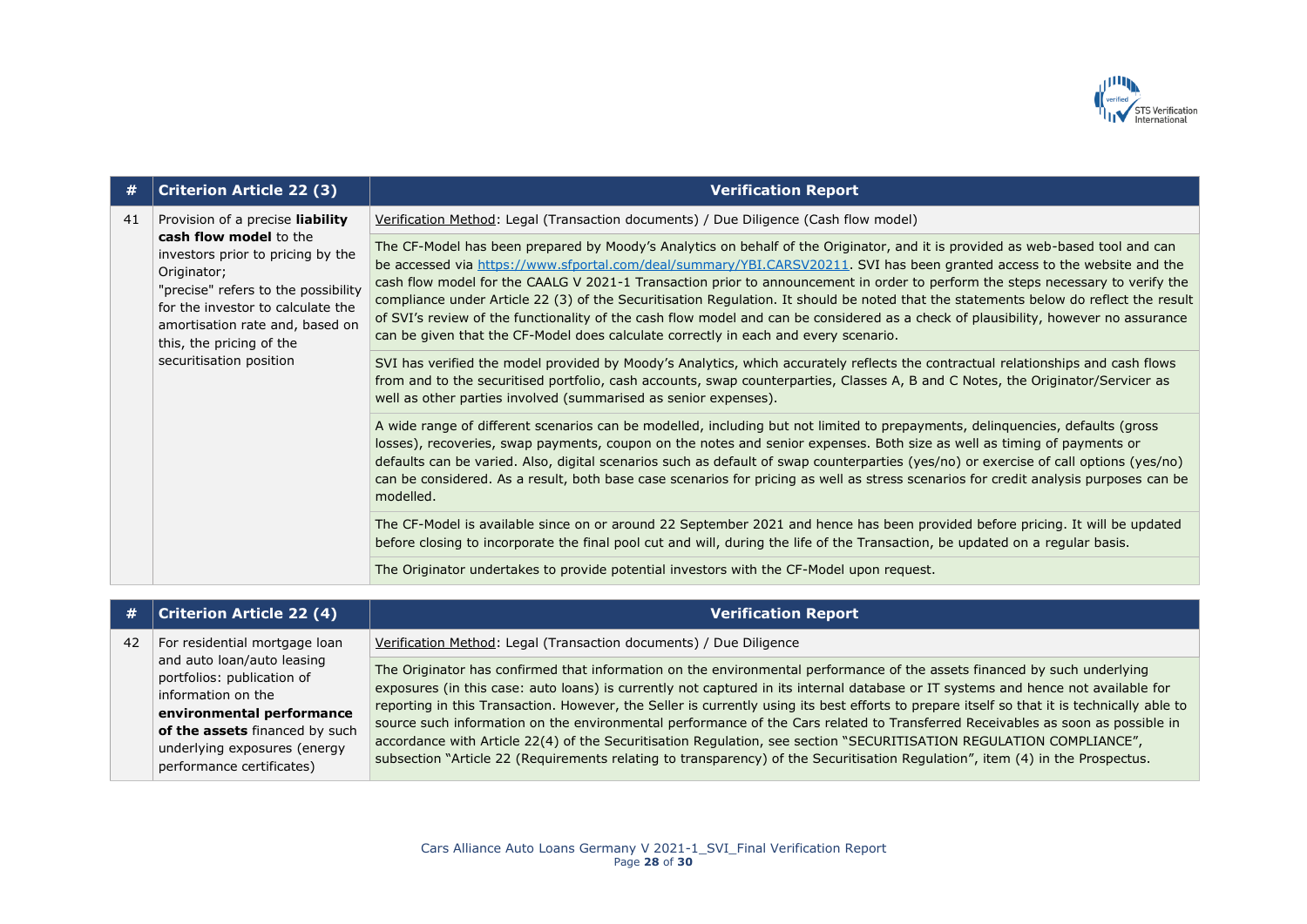

| #  | <b>Criterion Article 22 (5)</b>                                                                                                                                     | <b>Verification Report</b>                                                                                                                                                                                                                                                                                                                                                                                                                                                                                                                                             |
|----|---------------------------------------------------------------------------------------------------------------------------------------------------------------------|------------------------------------------------------------------------------------------------------------------------------------------------------------------------------------------------------------------------------------------------------------------------------------------------------------------------------------------------------------------------------------------------------------------------------------------------------------------------------------------------------------------------------------------------------------------------|
| 43 | Compliance with the provisions<br>of Art. 7 of the Securitisation<br>Regulation (regarding Transpa-<br>rency) is the responsibility of<br>the Originator or Sponsor | Verification Method: Legal (Transaction documents) / Due Diligence                                                                                                                                                                                                                                                                                                                                                                                                                                                                                                     |
|    |                                                                                                                                                                     | For the purposes of Article 7(2) of the Securitisation Regulation, the Seller and Originator has been designated as the entity<br>responsible for compliance with the requirements of Article 7 of the Securitisation Regulation. In this regard the Seller and<br>Originator confirms in section "SECURITISATION REGULATION COMPLIANCE", subsection "Article 22 (Requirements relating to<br>transparency) of the Securitisation Regulation", item (5) in the Prospectus that it will fulfil the provisions of Art. 7 of the<br>Securitisation Regulation as follows: |
|    |                                                                                                                                                                     | Art. 7 (1) (a): Loan level data have been made available prior to pricing and will be made available on the Payment Date one<br>month after closing and then on a monthly basis.                                                                                                                                                                                                                                                                                                                                                                                       |
|    |                                                                                                                                                                     | Art. 7 (1) (b): The relevant Transaction Documents in draft form have been made available prior to pricing and in final form<br>will be available at the latest 15 days after closing of the Transaction.                                                                                                                                                                                                                                                                                                                                                              |
|    |                                                                                                                                                                     | Art. $7(1)(c)$ : Not applicable.<br>$\bullet$                                                                                                                                                                                                                                                                                                                                                                                                                                                                                                                          |
|    |                                                                                                                                                                     | Art. 7 (1) (d): In accordance with the RTS for notification, the notification has been provided to investors in draft form prior<br>to pricing and will be provided in final form not later than 15 days after closing of the Transaction.                                                                                                                                                                                                                                                                                                                             |
|    |                                                                                                                                                                     | Art. 7 (1) (e): The Investor Report will be made available for the first time on the Payment Date one month after closing and<br>then on a monthly basis.                                                                                                                                                                                                                                                                                                                                                                                                              |
|    |                                                                                                                                                                     | Art. 7 (1) (f): Ad hoc announcements will be published as soon as they need to be published under the MAR.                                                                                                                                                                                                                                                                                                                                                                                                                                                             |
|    |                                                                                                                                                                     | Art. 7 (1) (g): If a "Significant Event" occurs, investors will be informed immediately.                                                                                                                                                                                                                                                                                                                                                                                                                                                                               |